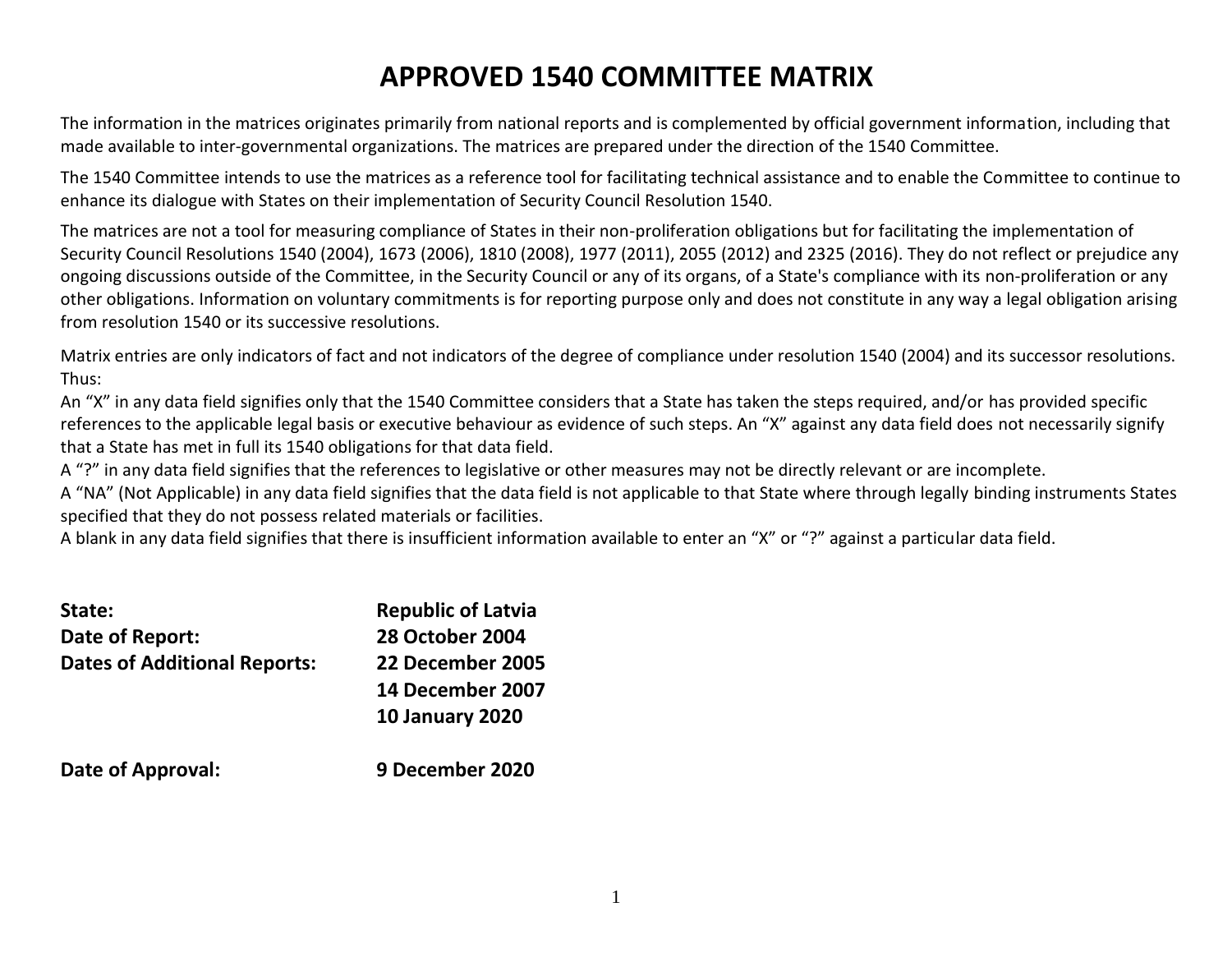## **I. OP 1 and related matters from OP 5, OP 8 (a), (b), (c) and OP10**

|                | <b>Adherence to legally binding</b><br>instruments, membership of<br>organisations, participation<br>in arrangements and<br>statements made. | Relevant information (i.e., signing, deposit of instrument of accession, ratification, etc) |  |  |  |  |  |  |  |  |
|----------------|----------------------------------------------------------------------------------------------------------------------------------------------|---------------------------------------------------------------------------------------------|--|--|--|--|--|--|--|--|
| 1              | Nuclear Non-<br><b>Proliferation Treaty</b><br>(NPT)                                                                                         | Deposit 31 January 1992                                                                     |  |  |  |  |  |  |  |  |
| 2              | <b>Nuclear Weapons Free</b><br>Zone/ Protocol(s)                                                                                             |                                                                                             |  |  |  |  |  |  |  |  |
| 3              | International<br>Convention for the<br>Suppression of Acts of<br>Nuclear Terrorism                                                           | Deposit 25 July 2006                                                                        |  |  |  |  |  |  |  |  |
| 4              | Convention on Physical<br><b>Protection of Nuclear</b><br>Material (CPPNM)                                                                   | Deposit 6 November 2002                                                                     |  |  |  |  |  |  |  |  |
| 5              | 2005 Amendment to the<br><b>CPPNM</b>                                                                                                        | Deposit 23 November 2010                                                                    |  |  |  |  |  |  |  |  |
| 6              | Comprehensive Nuclear-<br>Test-Ban Treaty (CTBT)<br>(not in force)                                                                           | Deposit 20 November 2001                                                                    |  |  |  |  |  |  |  |  |
| $\overline{7}$ | Chemical Weapons<br>Convention (CWC)                                                                                                         | Deposit 23 July 1996                                                                        |  |  |  |  |  |  |  |  |
| 8              | <b>Biological Weapons</b><br>Convention (BWC)                                                                                                | Deposit 6 February 1997                                                                     |  |  |  |  |  |  |  |  |
| 9              | Geneva Protocol of 1925                                                                                                                      | Deposit 3 June 1931                                                                         |  |  |  |  |  |  |  |  |
| 10             | 1997 International<br>Convention for the<br>Suppression of Terrorist<br><b>Bombings</b>                                                      | Deposit 25 November 2002                                                                    |  |  |  |  |  |  |  |  |
| 11             | 1999 International<br>Convention for the<br>Suppression of the<br><b>Financing of Terrorism</b>                                              | Deposit 14 November 2002                                                                    |  |  |  |  |  |  |  |  |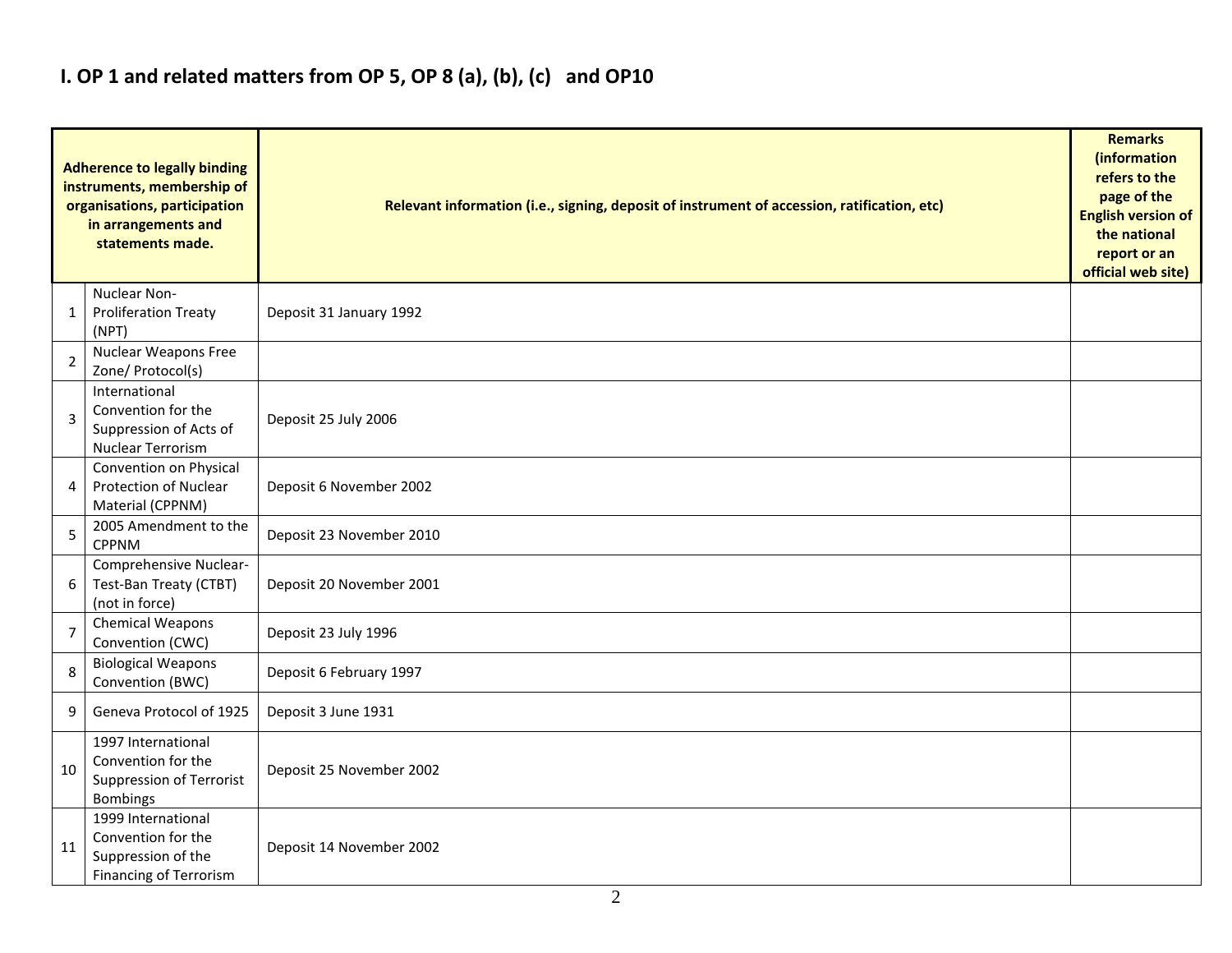|    | 2005 Protocol to the<br>Convention for the |                                                                                                                               |  |  |  |  |  |  |  |  |
|----|--------------------------------------------|-------------------------------------------------------------------------------------------------------------------------------|--|--|--|--|--|--|--|--|
| 12 | suppression of unlawful                    | Deposit 16 November 2009                                                                                                      |  |  |  |  |  |  |  |  |
|    | acts against the safety of                 |                                                                                                                               |  |  |  |  |  |  |  |  |
|    | maritime navigation                        |                                                                                                                               |  |  |  |  |  |  |  |  |
|    | 2005 Protocol to the                       |                                                                                                                               |  |  |  |  |  |  |  |  |
|    | Protocol to the                            |                                                                                                                               |  |  |  |  |  |  |  |  |
|    | Convention for the                         |                                                                                                                               |  |  |  |  |  |  |  |  |
| 13 | suppression of unlawful                    | Deposit 16 November 2009                                                                                                      |  |  |  |  |  |  |  |  |
|    | acts against the safety of                 |                                                                                                                               |  |  |  |  |  |  |  |  |
|    | fixed platforms located                    |                                                                                                                               |  |  |  |  |  |  |  |  |
|    | on the continental shelf                   |                                                                                                                               |  |  |  |  |  |  |  |  |
|    | 2010 Convention on the                     |                                                                                                                               |  |  |  |  |  |  |  |  |
|    | Suppression of Unlawful                    |                                                                                                                               |  |  |  |  |  |  |  |  |
| 14 | Acts Relating to                           |                                                                                                                               |  |  |  |  |  |  |  |  |
|    | <b>International Civil</b>                 |                                                                                                                               |  |  |  |  |  |  |  |  |
|    | Aviation                                   |                                                                                                                               |  |  |  |  |  |  |  |  |
|    | Other relevant regional                    |                                                                                                                               |  |  |  |  |  |  |  |  |
| 15 | legally binding                            | <b>EURATOM Treaty</b>                                                                                                         |  |  |  |  |  |  |  |  |
|    | instruments                                |                                                                                                                               |  |  |  |  |  |  |  |  |
| 16 | <b>International Atomic</b>                | Since 10 April 1997                                                                                                           |  |  |  |  |  |  |  |  |
|    | Energy Agency (IAEA)                       |                                                                                                                               |  |  |  |  |  |  |  |  |
|    |                                            | <b>Nuclear Suppliers Group (NSG)</b>                                                                                          |  |  |  |  |  |  |  |  |
|    |                                            | Australia Group (AG)                                                                                                          |  |  |  |  |  |  |  |  |
| 17 | Directly relevant                          | Wassenaar Arrangement (WA)                                                                                                    |  |  |  |  |  |  |  |  |
|    | Arrangements                               | PSI participating State                                                                                                       |  |  |  |  |  |  |  |  |
|    |                                            | <b>GICNT</b>                                                                                                                  |  |  |  |  |  |  |  |  |
|    |                                            | The Hague Code of Conduct (HCoC)                                                                                              |  |  |  |  |  |  |  |  |
|    | Statement on non-<br>provision of WMD and  | State reports that it does not provide any form of support to non-State actors that attempt to develop, acquire, manufacture, |  |  |  |  |  |  |  |  |
| 18 | related materials to                       | possess, transport, transfer or use nuclear, chemical or biological weapons and their means of delivery. Such support is      |  |  |  |  |  |  |  |  |
|    | non-State actors                           | penalised under the Criminal Law.                                                                                             |  |  |  |  |  |  |  |  |
|    |                                            | European Union (EU)                                                                                                           |  |  |  |  |  |  |  |  |
|    |                                            | International Maritime Organization (IMO)                                                                                     |  |  |  |  |  |  |  |  |
|    |                                            | Inter-Parliamentary Union (IPU)                                                                                               |  |  |  |  |  |  |  |  |
|    | Membership in relevant                     | <b>INTERPOL</b>                                                                                                               |  |  |  |  |  |  |  |  |
|    | international, regional                    | MONEYVAL                                                                                                                      |  |  |  |  |  |  |  |  |
| 19 | or sub-regional                            | Organization for Security and Cooperation in Europe (OSCE)                                                                    |  |  |  |  |  |  |  |  |
|    | organisations                              | International Monetary Fund (IMF) and World Bank Group                                                                        |  |  |  |  |  |  |  |  |
|    |                                            | World Customs Organization (WCO)                                                                                              |  |  |  |  |  |  |  |  |
|    |                                            | World Health Organization (WHO)                                                                                               |  |  |  |  |  |  |  |  |
|    |                                            | World Organisation for Animal Health (OIE)                                                                                    |  |  |  |  |  |  |  |  |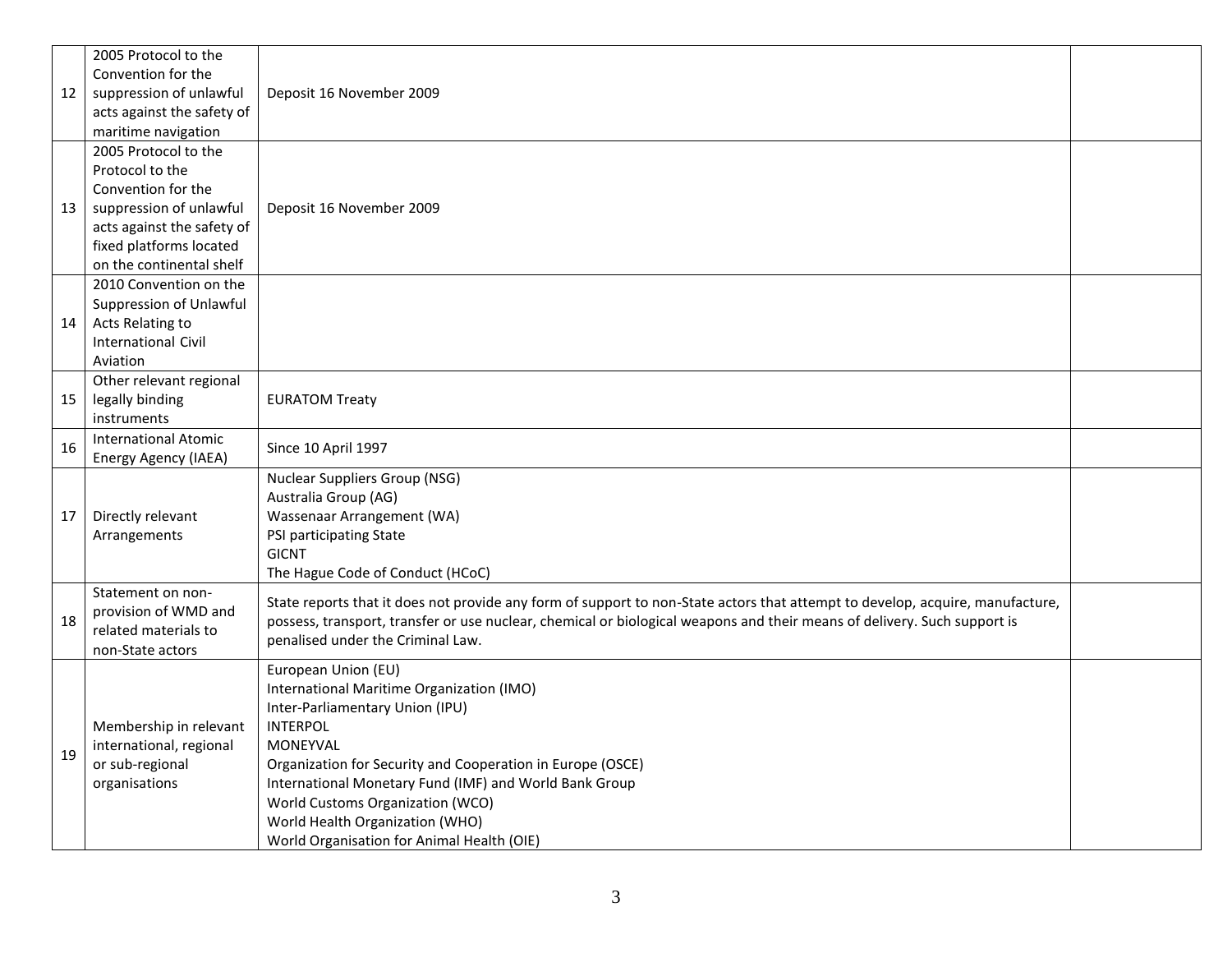### **II. OP 2 - Nuclear Weapons (NW), Chemical Weapons (CW) and Biological Weapons (BW)**

|                | <b>National legislation which</b><br>prohibits persons or entities     |                  |                             |                  | <b>National legal framework</b>                                                                                                                                                                                                                                                                                                                                                                                                                                                                                                                                                                                    |                                                                                    |   |              | <b>Enforcement and civil/criminal penalties</b>                                                                                                                                                                                                                                                                                                       |                |
|----------------|------------------------------------------------------------------------|------------------|-----------------------------|------------------|--------------------------------------------------------------------------------------------------------------------------------------------------------------------------------------------------------------------------------------------------------------------------------------------------------------------------------------------------------------------------------------------------------------------------------------------------------------------------------------------------------------------------------------------------------------------------------------------------------------------|------------------------------------------------------------------------------------|---|--------------|-------------------------------------------------------------------------------------------------------------------------------------------------------------------------------------------------------------------------------------------------------------------------------------------------------------------------------------------------------|----------------|
|                | to engage in one of the<br>following activities and its<br>enforcement | $\mathbf N$<br>W | $X$ /?<br>$\mathbf{C}$<br>W | $\mathbf B$<br>W | Source document of national implementation<br>law                                                                                                                                                                                                                                                                                                                                                                                                                                                                                                                                                                  | $X$ /?<br>$\mathbf{c}$<br>$\mathbf{B}$<br>N<br>W<br>$\boldsymbol{\mathsf{W}}$<br>W |   |              | <b>Source document</b>                                                                                                                                                                                                                                                                                                                                | <b>Remarks</b> |
| 1              | Manufacture                                                            | X                | X                           | $\mathsf{X}$     | NW/CW/BW:<br>Criminal Law of 1999, as amended, Art. 73.<br>NW:<br>Nuclear Non-Proliferation Treaty Ratification<br>Law.<br>CW:<br>Law on the ratification of the Convention on<br>the Prohibition of the Development,<br>Production, Stockpiling and Use of Chemical<br>Weapons and their Destruction of 17 May<br>1996.<br>Chemical Substances Law of 01 April 1998, as<br>amended.<br>BW:<br>Law on ratification of the Convention on the<br>Prohibition of the Development, Production<br>and Stockpiling of Bacteriological (Biological)<br>and Toxin Weapons and an Their Destruction,<br>of 03 January 1997. | X                                                                                  | Χ | $\mathsf{X}$ | NW/CW/BW:<br>Criminal Law of 1999, as amended, Art. 73.<br>CW:<br>Criminal Law of 1999, as amended, Art. 248<br>(unauthorised manufacture, acquisition,<br>storage, or sale of poisonous or powerfully<br>acting substances & violation of provisions<br>regarding production, storage, dispensation,<br>registration, transportation or forwarding). |                |
| $\overline{2}$ | Acquire                                                                | ?                | X                           | Χ                | NW/CW/BW:<br>Criminal Law of 1999, as amended, Art. 73.<br>NW:<br>Nuclear Non-Proliferation Treaty Ratification<br>Law.<br>CW:<br>Law on the ratification of the Convention on<br>the Prohibition of the Development,<br>Production, Stockpiling and Use of Chemical                                                                                                                                                                                                                                                                                                                                               |                                                                                    | х | $\cdot$      | NW/CW/BW:<br>Criminal Law of 1999, as amended, Art. 73.<br>CW:<br>Criminal Law of 1999, as amended, Art. 248                                                                                                                                                                                                                                          |                |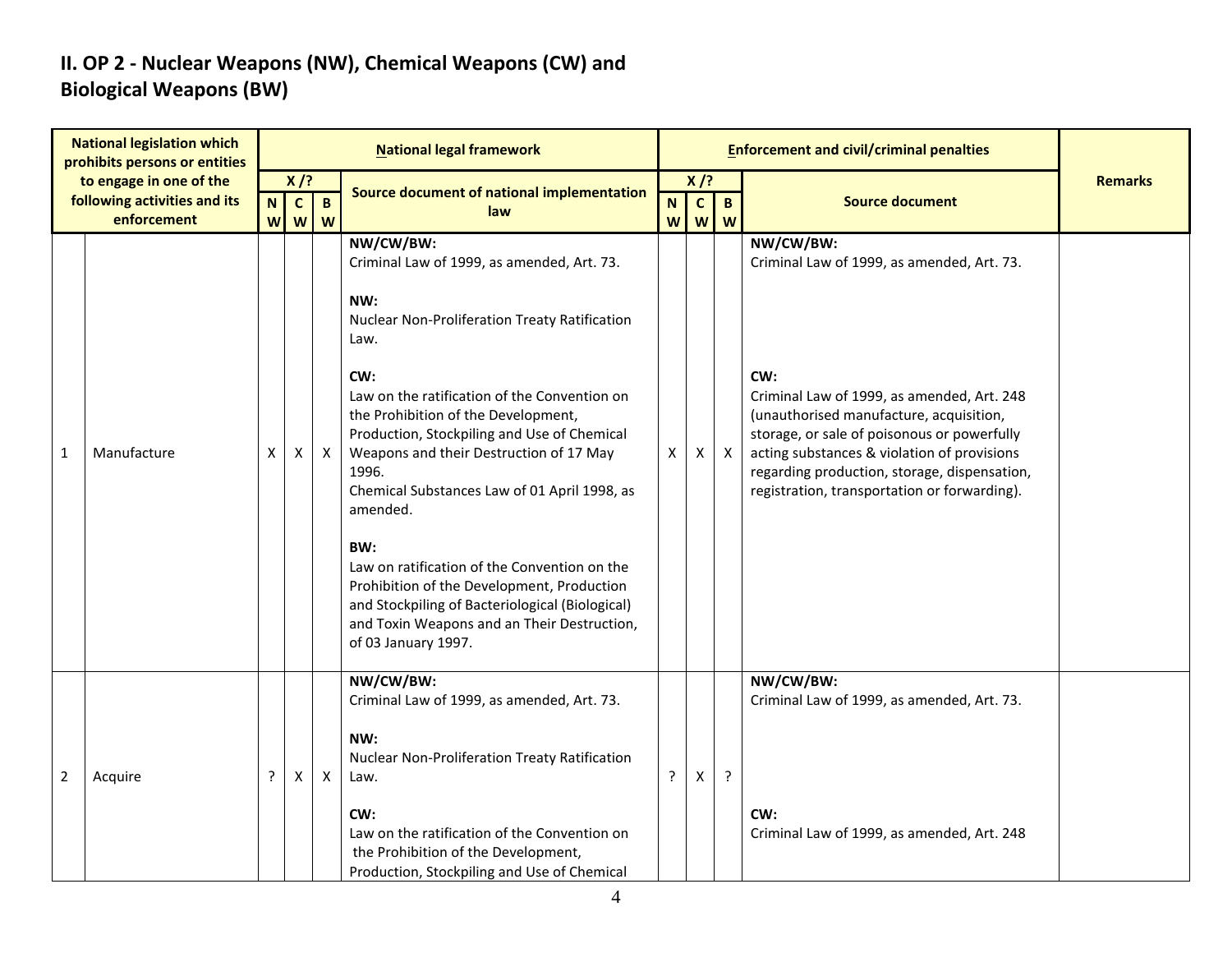|   |         |   |   |              | Weapons and their Destruction of 17 May<br>1996.<br>Chemical Substances Law of 01 April 1998, as<br>amended.<br>BW:<br>Law on ratification of the Convention on the<br>Prohibition of the Development, Production<br>and Stockpiling of Bacteriological (Biological)<br>and Toxin Weapons and an Their Destruction,<br>of 03 January 1997.                                                                                                                                           |              |   |                           |                                                                                                                                                                                                                                                                                                                                                                                                                          |  |
|---|---------|---|---|--------------|--------------------------------------------------------------------------------------------------------------------------------------------------------------------------------------------------------------------------------------------------------------------------------------------------------------------------------------------------------------------------------------------------------------------------------------------------------------------------------------|--------------|---|---------------------------|--------------------------------------------------------------------------------------------------------------------------------------------------------------------------------------------------------------------------------------------------------------------------------------------------------------------------------------------------------------------------------------------------------------------------|--|
| 3 | possess | X | Χ | $\mathsf{X}$ | NW/CW/BW:<br>Criminal Law of 1999, as amended, Art. 73.<br>CW:<br>Law on the ratification of the Convention on<br>the Prohibition of the Development,<br>Production, Stockpiling and Use of Chemical<br>Weapons and their Destruction of 17 May<br>1996.<br>Chemical Substances Law of 01 April 1998, as<br>amended.<br>BW:<br>Law on ratification of the BWC.                                                                                                                       | $\mathsf{X}$ | X | $\boldsymbol{\mathsf{X}}$ | NW/CW/BW:<br>Criminal Law of 1999, as amended, Art. 73.                                                                                                                                                                                                                                                                                                                                                                  |  |
| 4 | develop |   | X | X            | CW:<br>Law on the ratification of the Convention on<br>the Prohibition of the Development,<br>Production, Stockpiling and Use of Chemical<br>Weapons and their Destruction of 17 May<br>1996.<br>Chemical Substances Law of 01 April 1998, as<br>amended.<br>BW:<br>Law on ratification of the Convention on the<br>Prohibition of the Development, Production<br>and Stockpiling of Bacteriological (Biological)<br>and Toxin Weapons and Their Destruction,<br>of 03 January 1997. |              | X | $\boldsymbol{\mathsf{X}}$ | CW:<br>Law on the ratification of the Convention on<br>the Prohibition of the Development,<br>Production, Stockpiling and Use of Chemical<br>Weapons and their Destruction of 17 May<br>1996.<br>BW:<br>Law on ratification of the Convention on the<br>Prohibition of the Development, Production<br>and Stockpiling of Bacteriological (Biological)<br>and Toxin Weapons and Their Destruction,<br>of 03 January 1997. |  |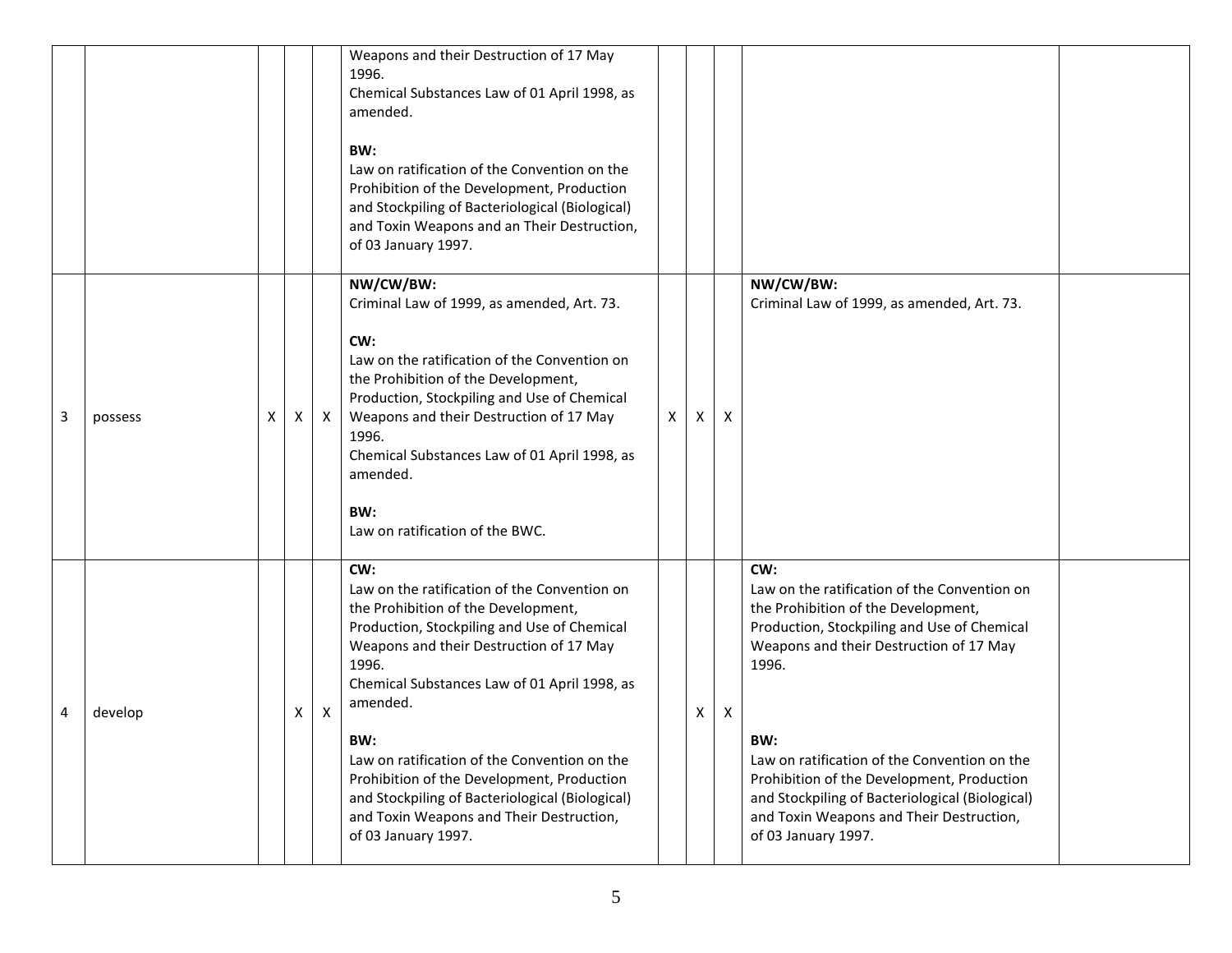|   |           |    |   |              | NW/CW/BW:<br>Criminal Law of 1999, as amended, Art. 73<br>(movement).                                                                                                                                                                                                                                                                                                                                                                                                                                                                                             |   |   |                           | NW/CW/BW:<br>Criminal Law of 1999, as amended, Art. 73<br>(movement).     |
|---|-----------|----|---|--------------|-------------------------------------------------------------------------------------------------------------------------------------------------------------------------------------------------------------------------------------------------------------------------------------------------------------------------------------------------------------------------------------------------------------------------------------------------------------------------------------------------------------------------------------------------------------------|---|---|---------------------------|---------------------------------------------------------------------------|
| 5 | transport | X  | X | $\mathsf{X}$ | CW:<br>Regulations of Cabinet of Ministers on<br>Prohibitions, limitations or restrictions on the<br>handling, use and marketing of certain<br>dangerous chemicals of 25 April 2000.                                                                                                                                                                                                                                                                                                                                                                              | x | X | $\mathsf{x}$              |                                                                           |
| 6 | transfer  | X  | Χ | $\mathsf{X}$ | NW/CW/BW:<br>Criminal Law of 1999, as amended, Art. 73<br>(distribution).<br>CW:<br>Law on the ratification of the Convention on<br>the Prohibition of the Development,<br>Production, Stockpiling and Use of Chemical<br>Weapons and their Destruction of 17 May<br>1996.<br>Chemical Substances Law of 01 April 1998, as<br>amended.<br>BW:<br>Law on ratification of the Convention on the<br>Prohibition of the Development, Production<br>and Stockpiling of Bacteriological (Biological)<br>and Toxin Weapons and Their Destruction,<br>of 03 January 1997. | X | X | $\boldsymbol{\mathsf{X}}$ | NW/CW/BW:<br>Criminal Law of 1999, as amended, Art. 73<br>(distribution). |
|   | use       | X. | X | X            | NW/CW/BW:<br>Criminal Law of 1999, as amended, Articles<br>73 and 79 No 1.<br>CW:<br>Law on the ratification of the Convention on<br>the Prohibition of the Development,<br>Production, Stockpiling and Use of Chemical<br>Weapons and their Destruction of 17 May<br>1996.<br>Chemical Substances Law of 01 April 1998, as<br>amended<br>Regulations of the Cabinet of Ministers on<br>Prohibitions, Limitations or Restrictions on the                                                                                                                          | Χ | X | $\mathsf{X}$              | NW/CW/BW:<br>Criminal Law of 1999, as amended, Arts. 73<br>and 79 No 1.   |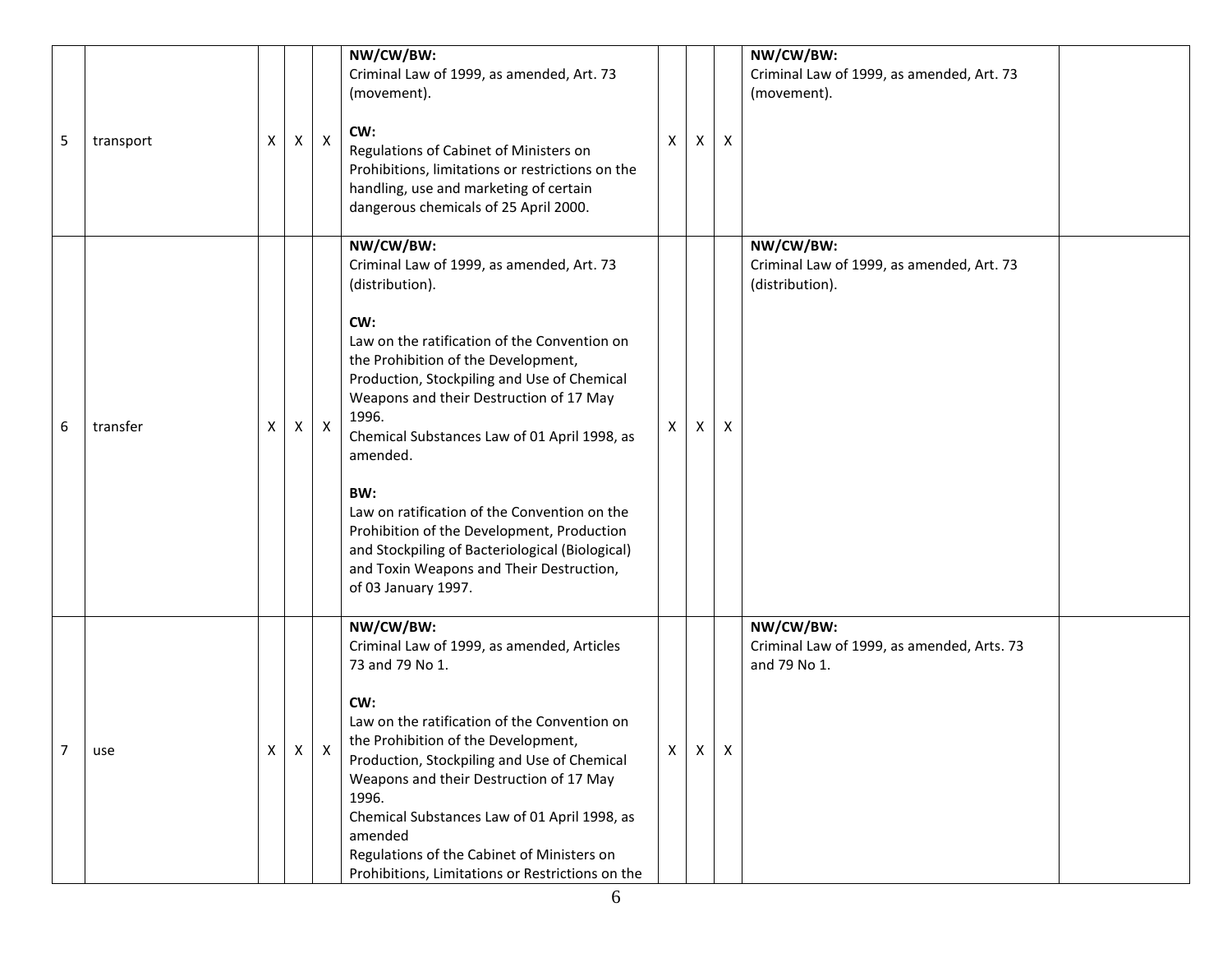|    |                                                                           |   |                    |                  | Handling, Use and Marketing of Certain<br>Dangerous Chemicals of 25 April 2000.                                                                                                                                                                                                                                                                                                                                                                                                                              |                    |                    |                           |                                                                                                                                        |  |
|----|---------------------------------------------------------------------------|---|--------------------|------------------|--------------------------------------------------------------------------------------------------------------------------------------------------------------------------------------------------------------------------------------------------------------------------------------------------------------------------------------------------------------------------------------------------------------------------------------------------------------------------------------------------------------|--------------------|--------------------|---------------------------|----------------------------------------------------------------------------------------------------------------------------------------|--|
| 8  | attempt to engage in<br>abovementioned<br>activities                      | X | $\pmb{\mathsf{X}}$ | $\pmb{\times}$   | NW/CW/BW:<br>Criminal Law of 1999, as amended, Art. 20.                                                                                                                                                                                                                                                                                                                                                                                                                                                      | $\pmb{\mathsf{X}}$ | $\pmb{\mathsf{X}}$ | $\boldsymbol{\mathsf{X}}$ | NW/CW/BW:<br>Criminal Law of 1999, as amended, Art.<br>20, 79 No 1 and 79 No 3.                                                        |  |
| 9  | participate as an<br>accomplice in<br>abovementioned<br>activities        | х | $\pmb{\mathsf{X}}$ | $\mathsf{X}$     | NW/CW/BW:<br>Criminal Law of 1999, as amended, Sections 18,<br>19, 20 and 54 (participation).                                                                                                                                                                                                                                                                                                                                                                                                                | X                  | $\pmb{\mathsf{X}}$ | $\pmb{\mathsf{X}}$        | NW/CW/BW:<br>Criminal Law of 1999, as amended, Art. 73 and<br>79 No 1.                                                                 |  |
| 10 | assist in<br>abovementioned<br>activities                                 | х | $\pmb{\mathsf{X}}$ | $\mathsf{X}$     | NW/CW/BW:<br>Criminal Law of 1999, as amended, Section 20:<br>Joint Commission (acts jointly; organized or<br>directed; induced; provide advice, direction,<br>means).                                                                                                                                                                                                                                                                                                                                       | $\mathsf{X}$       | X                  | $\mathsf{X}$              | NW/CW/BW:<br>Criminal Law of 1999, as amended, Section 20:<br>Joint Commission; Section 79 No 1 (financing)<br>and 79 No 3 (training). |  |
| 11 | finance<br>abovementioned<br>activities                                   | X | X                  | $\mathsf{X}$     | NW/CW/BW:<br>Law on Prevention of the Laundering of the<br>Proceeds of Crime, as amended.                                                                                                                                                                                                                                                                                                                                                                                                                    | $\mathsf{X}$       | X                  | $\mathsf{X}$              | NW/CW/BW:<br>Criminal Law of 1999, as amended, Art. 73 No<br>1 (finance).                                                              |  |
| 12 | abovementioned<br>activities related to<br>means of delivery <sup>1</sup> | X | X                  | $\boldsymbol{X}$ | NW:<br>Law on the circulation of Strategic Goods, as<br>amended, Section 5 No 1.<br>CW:<br>Law on the ratification of the Convention on<br>the Prohibition of the Development,<br>Production, Stockpiling and Use of Chemical<br>Weapons and their Destruction of 17 May<br>1996.<br>BW:<br>Law on ratification of the Convention on the<br>Prohibition of the Development, Production<br>and Stockpiling of Bacteriological (Biological)<br>and Toxin Weapons and Their Destruction,<br>of 03 January 1997. | Χ                  | X                  | X                         | CW/BW:<br>Criminal Law of 1999, as amended.<br>NW:<br>Law on the circulation of Strategic Goods, as<br>amended, Section 18.            |  |

1. Means of delivery: missiles, rockets and other unmanned systems capable of delivering nuclear, chemical, or biological weapons that are specially designed for such use.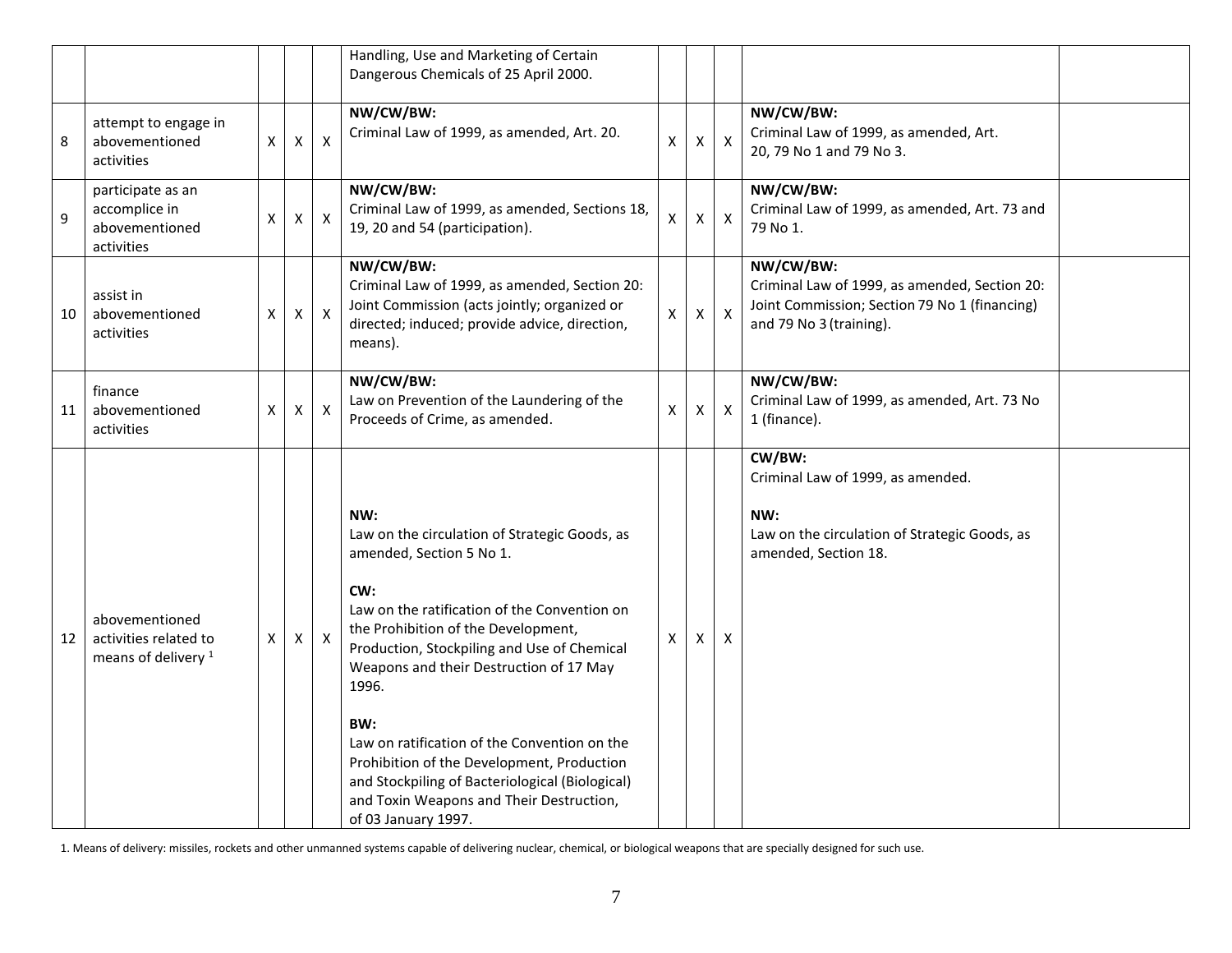#### **III. OP 3 (a) and (b) - Account for/Secure/Physically protect NW, CW and BW, including Related Materials <sup>2</sup>**

|                                                                                                               | <b>Measures to establish</b><br>domestic controls to prevent |        |                           |        | National legal and/or regulatory framework                                                                                                                                                                                                                                                                                                                                                                                                                                                                                                                                           |   |              |                        | <b>Enforcement and civil/criminal penalties</b>                                                                                                                                                                                                                                                                                                                                                                                                                                                                                                                                                                                                                                                                       |                |
|---------------------------------------------------------------------------------------------------------------|--------------------------------------------------------------|--------|---------------------------|--------|--------------------------------------------------------------------------------------------------------------------------------------------------------------------------------------------------------------------------------------------------------------------------------------------------------------------------------------------------------------------------------------------------------------------------------------------------------------------------------------------------------------------------------------------------------------------------------------|---|--------------|------------------------|-----------------------------------------------------------------------------------------------------------------------------------------------------------------------------------------------------------------------------------------------------------------------------------------------------------------------------------------------------------------------------------------------------------------------------------------------------------------------------------------------------------------------------------------------------------------------------------------------------------------------------------------------------------------------------------------------------------------------|----------------|
| the proliferation of NW, CW,<br><b>BW, and their means of</b><br>delivery; controls over<br>related materials |                                                              | N<br>W | $X$ ?<br>$\mathbf c$<br>W | B<br>W | <b>Source document</b>                                                                                                                                                                                                                                                                                                                                                                                                                                                                                                                                                               |   |              | $X$ ?<br>B.<br>$W$ $W$ | <b>Source document</b>                                                                                                                                                                                                                                                                                                                                                                                                                                                                                                                                                                                                                                                                                                | <b>Remarks</b> |
| $\mathbf{1}$                                                                                                  | Measures to account for<br>production                        | X      | $\mathsf{X}$              |        | NW:<br>INFCIRC/193 and Additional Protocol<br>EURATOM Regulation No 302/2005 of 8<br>February 2005 on the application of Euratom<br>safeguards<br>Law on Radiation and Nuclear Safety of 26<br>October 2000, Section 26; as amended.<br>Cabinet of Ministers Regulation No. 398 of 22<br>April 2004 on the Procedure Governing<br>Activities Involving Nuclear Materials, Related<br>Materials and Equipment.<br>Cabinet of Ministers Regulation No. 752 of 22<br>December 2015 on the Procedures for<br>Licensing and Registering Activities with<br>Sources of Ionising Radiation. | X | $\mathsf{X}$ | $\cdot$ ?              | CW/BW:<br>Criminal Law of 1999, as amended, Art. 98<br>(violation of provisions regarding the<br>production, acquisition, transport, storage or<br>use of radioactive substances or other sources of<br>ionising radiation, hazardous biological,<br>bacteriological, toxic, chemical substances or<br>goods, or other hazardous substances or<br>materials, preparations or viruses if substantial<br>harm has been caused).<br>NW:<br><b>EURATOM Treaty, Art. 83</b><br>Criminal Law of 1999, as amended, Art. 98 and<br>346 (Violation of Provisions Regarding Storage,<br>Use, Accounting for and Transportation of<br>Weapons, Ammunition, Explosive Substances,<br>Radioactive and Other Dangerous Substances). |                |
|                                                                                                               |                                                              |        |                           |        | CW:<br>Chemical Substances Law of 1998, as amended,<br>Art 1, 5, 7 No 2.                                                                                                                                                                                                                                                                                                                                                                                                                                                                                                             |   |              |                        | CW:<br>Chemical Substances Law of 1998, as amended,<br>Arts. 19 and 20.                                                                                                                                                                                                                                                                                                                                                                                                                                                                                                                                                                                                                                               |                |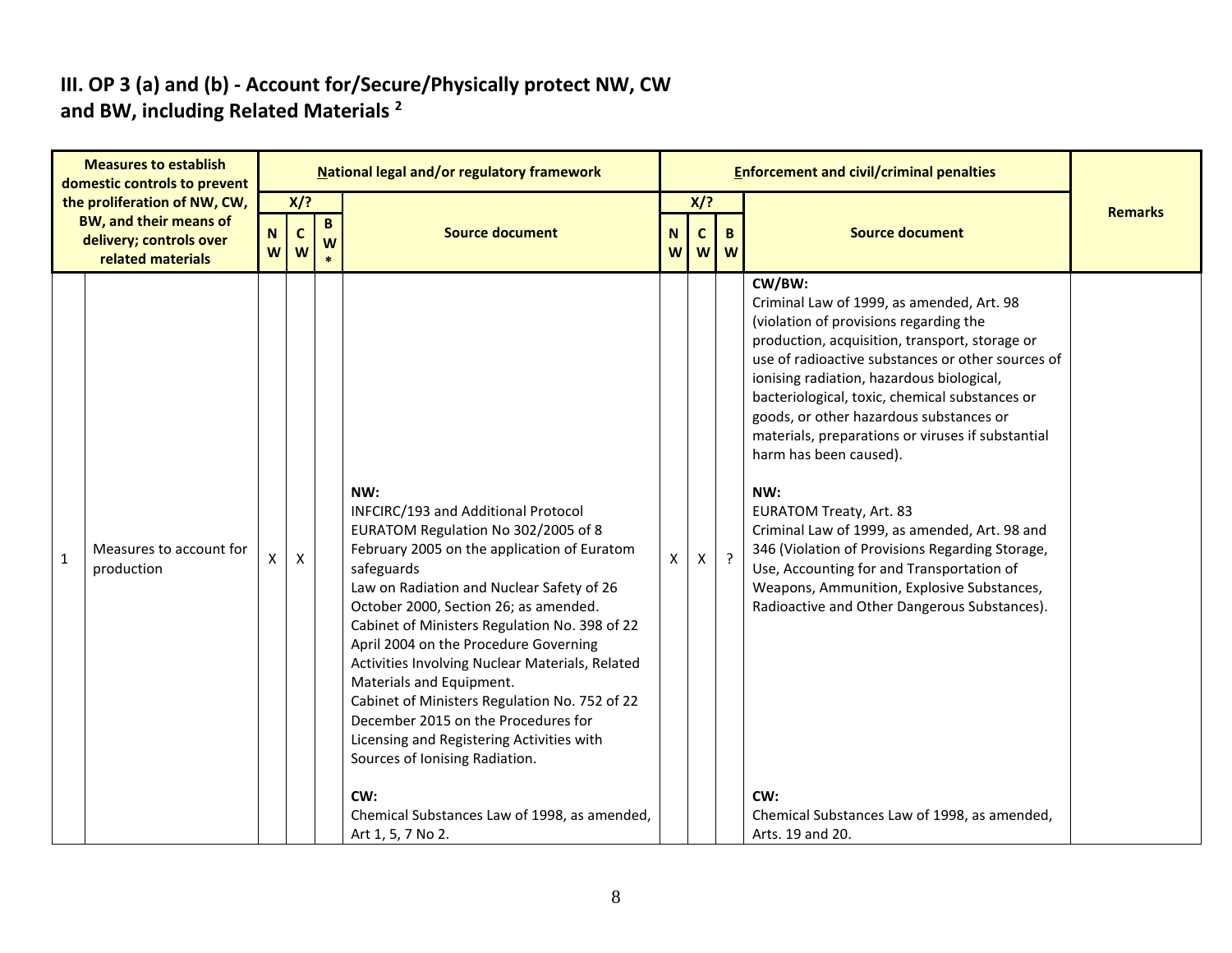|                |                                    |   |   |              | Cabinet Regulation No. 795 Adopted 22<br>December 2015, (Database).<br>Regulations of the Control Committee of<br>Strategic Goods (demand  any information<br>necessary for implementation of requirements<br>of the Convention on the Prohibition of the<br>Development, Production, Stockpiling and Use<br>of Chemical Weapons and their Destruction of<br>17 May 1996 connected with  chemical<br>industry or export and import of chemical<br>substances).                                                                                                                                                                                                                                                                                                        |              |              |   |                                                                                                                                                                                                                   |  |
|----------------|------------------------------------|---|---|--------------|-----------------------------------------------------------------------------------------------------------------------------------------------------------------------------------------------------------------------------------------------------------------------------------------------------------------------------------------------------------------------------------------------------------------------------------------------------------------------------------------------------------------------------------------------------------------------------------------------------------------------------------------------------------------------------------------------------------------------------------------------------------------------|--------------|--------------|---|-------------------------------------------------------------------------------------------------------------------------------------------------------------------------------------------------------------------|--|
| $\overline{2}$ | Measures to account for<br>use     |   | X | $\mathsf{X}$ | NW:<br>INFCIRC/193 and Additional Protocol<br>EURATOM Regulation No 302/2005 of 8<br>February 2005 on the application of Euratom<br>safeguards.<br>Law on Radiation and Nuclear Safety of 26.<br>October 2000, as amended, Section 26.<br>Cabinet of Ministers Regulation No. 398 of 22<br>April 2004 on the Procedure Governing<br>Activities Involving Nuclear Materials, Related<br>Materials and Equipment.<br>Cabinet of Ministers Regulation No. 752 of 22<br>December 2015 on the Procedures for<br>Licensing and Registering Activities with<br>Sources of Ionising Radiation.<br>CW:<br>Chemical Substances Law of 1998, as amended,<br>1, 5, 7 No 2.<br>Cabinet Regulation No. 795 Adopted 22<br>December 2015, (Database).<br>BW:<br>Directive 2000/54/EC. | $\mathsf{x}$ | X            | X | NW/CW/BW:<br>Criminal Law of 1999, as amended, Art. 98.<br>NW:<br>EURATOM Treaty, Art. 83.<br>Criminal Law 1999, as amended, Art. 346.<br>CW:<br>Chemical Substances Law of 1998, as amended,<br>Arts. 19 and 20. |  |
| 3              | Measures to account for<br>storage | X | X |              |                                                                                                                                                                                                                                                                                                                                                                                                                                                                                                                                                                                                                                                                                                                                                                       | X            | $\mathsf{X}$ | ? | NW/CW/BW:<br>Criminal Law of 1999, as amended, Art. 98.                                                                                                                                                           |  |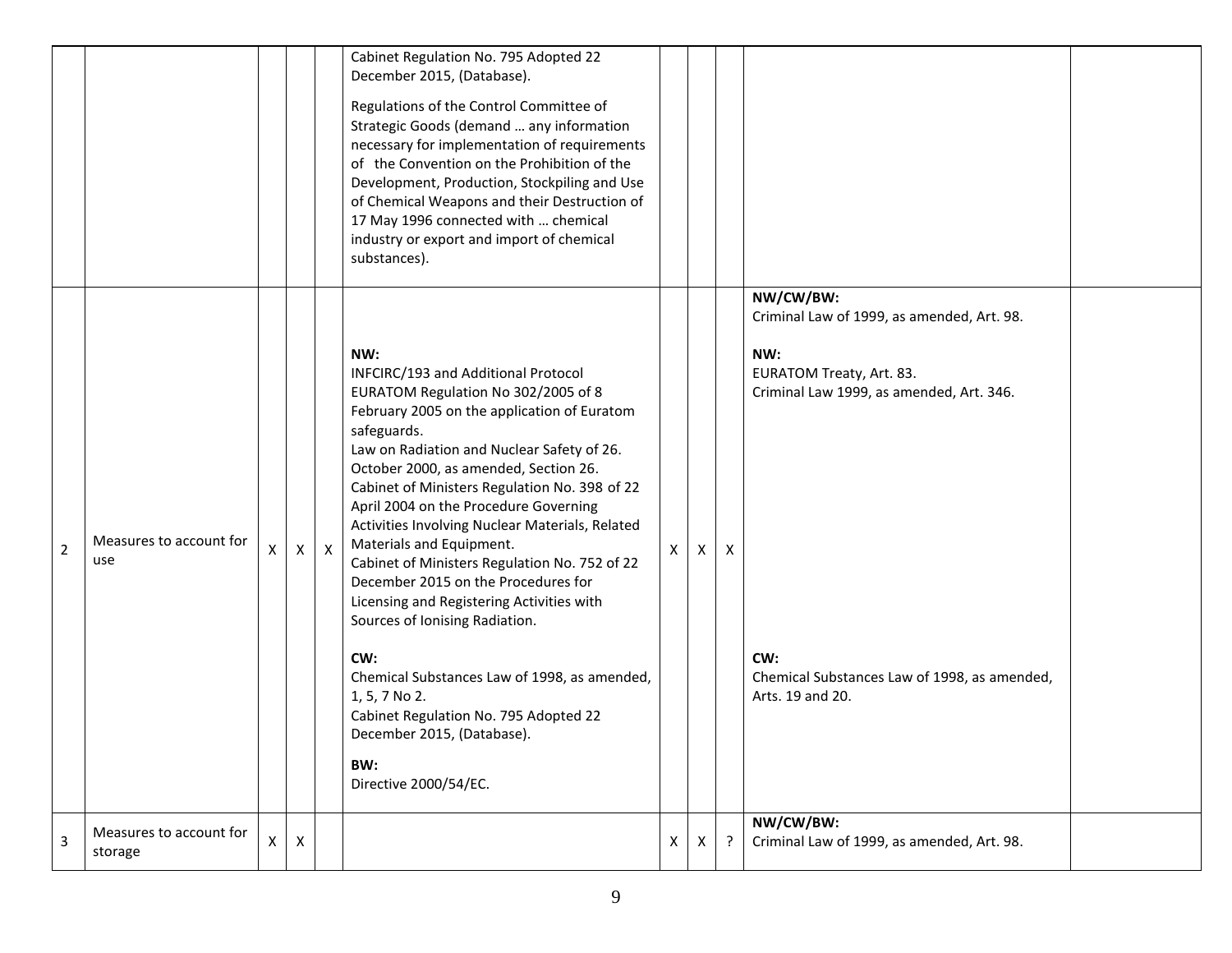|                         |                                      |   |                |             | NW:<br>INFCIRC/193 and Additional Protocol<br>EURATOM Regulation No 302/2005 of 8<br>February 2005 on the application of Euratom<br>safeguards.<br>Law on Radiation and Nuclear Safety of 26<br>October 2000, as amended.<br>Cabinet of Ministers Regulation No. 398 of 22<br>April 2004 on the Procedure Governing<br>Activities Involving Nuclear Materials, Related<br>Materials and Equipment.<br>Cabinet of Ministers Regulation No. 752 of 22<br>December 2015 on the Procedures for<br>Licensing and Registering Activities with<br>Sources of Ionising Radiation.<br>CW:<br>Chemical Substances Law of 1998, as amended,<br>1, 5, 7 No 2.<br>Cabinet Regulation No. 795 Adopted 22<br>December 2015, (Database).<br>Cabinet of Ministers Regulation 575 of 29 June<br>2010 regarding the procedures for registration<br>of chemical substances and mixtures and their |   |   |                    | NW:<br>EURATOM Treaty, Art. 83.<br>Criminal Law 1999, as amended, Art. 346.<br>CW:<br>Chemical Substances Law of 1998, as amended,<br>Art. 19 and 20. |  |
|-------------------------|--------------------------------------|---|----------------|-------------|-------------------------------------------------------------------------------------------------------------------------------------------------------------------------------------------------------------------------------------------------------------------------------------------------------------------------------------------------------------------------------------------------------------------------------------------------------------------------------------------------------------------------------------------------------------------------------------------------------------------------------------------------------------------------------------------------------------------------------------------------------------------------------------------------------------------------------------------------------------------------------|---|---|--------------------|-------------------------------------------------------------------------------------------------------------------------------------------------------|--|
| $\overline{\mathbf{4}}$ | Measures to account for<br>transport | X | $\pmb{\times}$ | $\mathsf X$ | database.<br>NW/CW/BW:<br>EU Directive 2008/68/EC of 24 September 2008<br>on the inland transport of dangerous goods<br>(adapting ADR, RID and ADN and for intra-EU<br>transfers), as amended.<br>Party to ADR and RID agreements.<br>NW:<br>EURATOM Regulation No 302/2005 of 8<br>February 2005 on the application of Euratom<br>safeguards, Art 26.<br>Cabinet of Ministers Regulation No. 307 of 3<br>July 2001 on Protection against Ionizing<br>Radiation and Transporting Radioactive<br>Materials.                                                                                                                                                                                                                                                                                                                                                                    | Χ | X | $\pmb{\mathsf{X}}$ | NW/CW/BW:<br>Party to ADR and RID agreements.<br>Criminal Law of 1999, as amended, Art. 98.<br>NW:<br>Criminal Law 1999, as amended, Art. 346.        |  |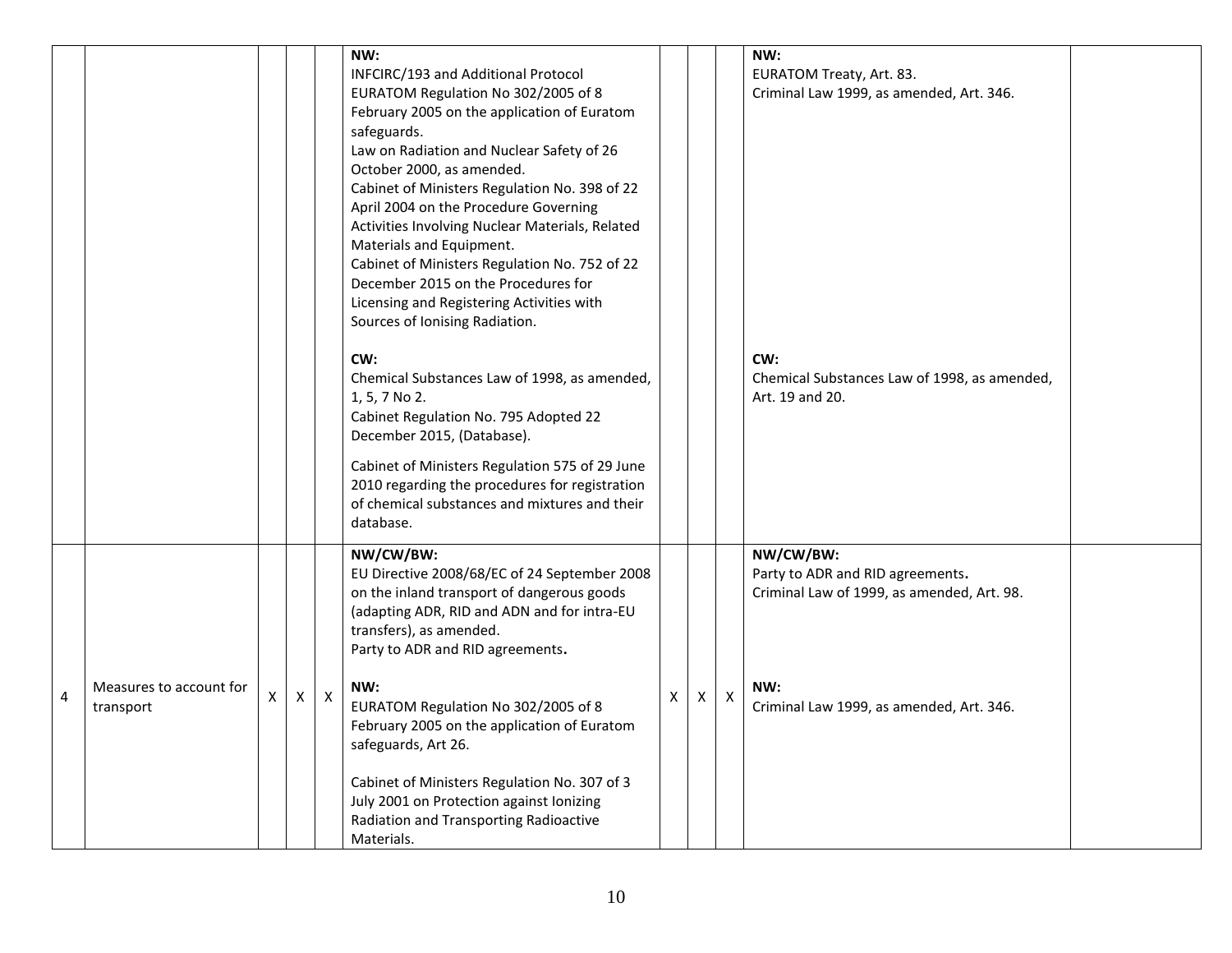|   |                                  |    |         | NW:                                                                                                                                                                                                                                                                                                                                                                                                                                                                                                                                                                                                                                                                                                                  |   |   |   | NW/CW/BW:<br>Criminal Law of 1999, as amended, Art. 98.                                                   |  |
|---|----------------------------------|----|---------|----------------------------------------------------------------------------------------------------------------------------------------------------------------------------------------------------------------------------------------------------------------------------------------------------------------------------------------------------------------------------------------------------------------------------------------------------------------------------------------------------------------------------------------------------------------------------------------------------------------------------------------------------------------------------------------------------------------------|---|---|---|-----------------------------------------------------------------------------------------------------------|--|
| 5 | Measures to secure<br>production | x  |         | Law on Radiation and Nuclear Safety of 26<br>October 2000, as amended, Section 3 (Basic<br>principles of radiation safety and nuclear<br>safety); and Section 22 (Physical protection of<br>ionising radiation sources).<br>Cabinet of Ministers Regulation No. 398 of<br>22 April 2004 on the Procedure Governing<br>Activities Involving Nuclear Materials, Related<br>Materials and Equipment.<br>Cabinet of Ministers Regulation No. 752 of 22<br>December 2015 on the Procedures for<br>Licensing and Registering Activities with<br>Sources of Ionising Radiation.<br>The Cabinet Regulations of Ministers<br>Regulation No.508 of 4 November 2002 on<br>Physical protection of ionising radiation<br>sources. | X |   | ? |                                                                                                           |  |
| 6 | Measures to secure use           | X. | $\cdot$ | NW:<br>Law on Radiation and Nuclear Safety of 26<br>October 2000, as amended, Section 3 (Basic<br>principles of radiation safety and nuclear<br>safety); and Section 22 (Physical protection of<br>ionising radiation sources).<br>Cabinet of Ministers Regulation No. 398 of<br>22 April 2004 on the Procedure Governing<br>Activities Involving Nuclear Materials, Related<br>Materials and Equipment.<br>Cabinet of Ministers Regulation No. 752 of 22<br>December 2015 on the Procedures for<br>Licensing and Registering Activities with<br>Sources of Ionising Radiation.<br>The Cabinet Ministers Regulation<br>No. 508 of 4 November 2002 on physical<br>protection of ionising radiation sources.           | X | X | X | NW/CW/BW:<br>Criminal Law of 1999, as amended, Art. 98<br>NW:<br>Criminal Law 1999, as amended, Art. 346. |  |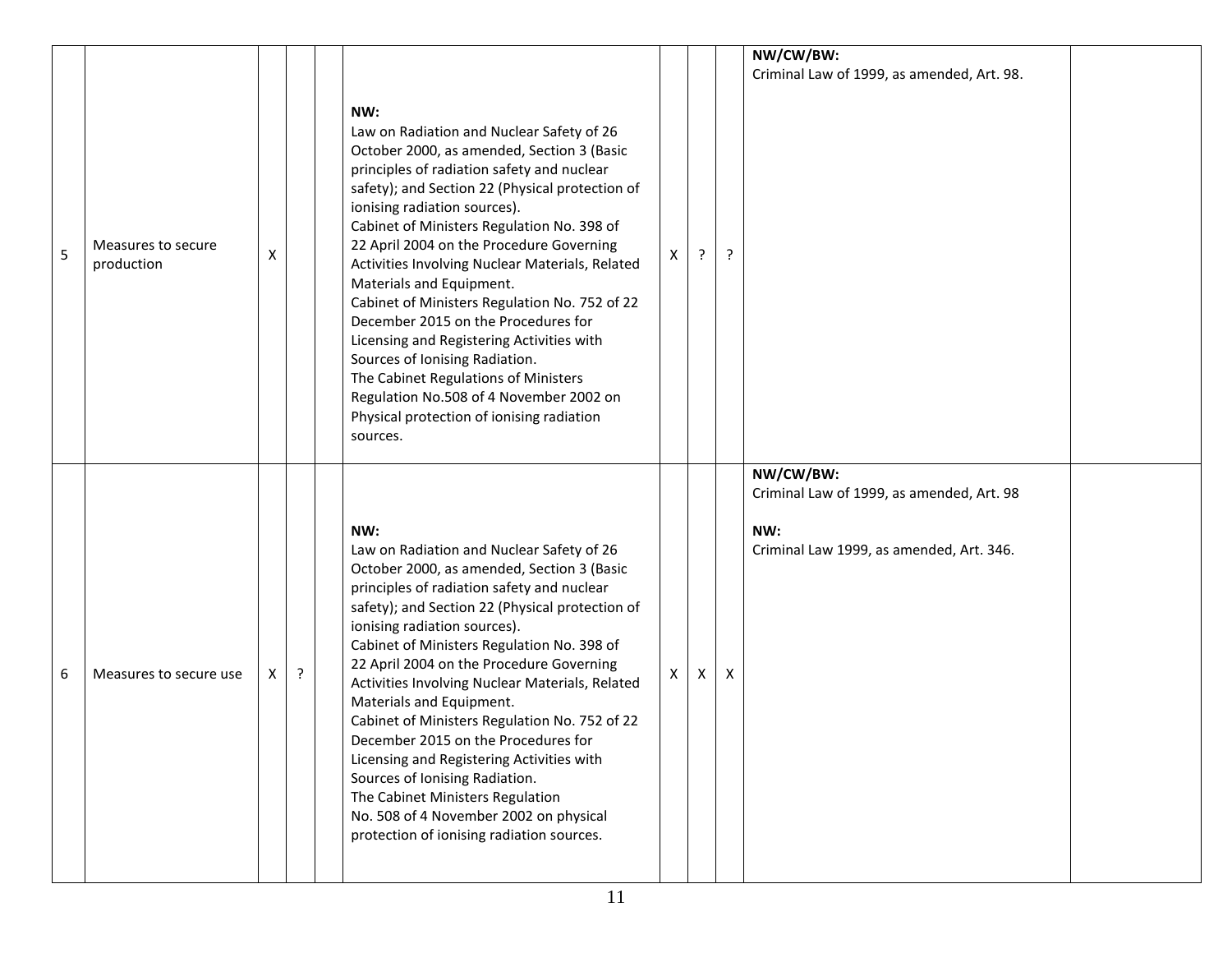|                |                                 |   |   |                | CW:<br>Chemical Substances Law of 1998, as amended<br>(on safety).                                                                                                                                                                                                                                                                                                                                                                                                                                                                                                      |   |   |              |                                                                                                                                                                                                                                        |  |
|----------------|---------------------------------|---|---|----------------|-------------------------------------------------------------------------------------------------------------------------------------------------------------------------------------------------------------------------------------------------------------------------------------------------------------------------------------------------------------------------------------------------------------------------------------------------------------------------------------------------------------------------------------------------------------------------|---|---|--------------|----------------------------------------------------------------------------------------------------------------------------------------------------------------------------------------------------------------------------------------|--|
| $\overline{7}$ | Measures to secure<br>storage   | X | Χ |                | NW:<br>Law on Radiation and Nuclear Safety of 26<br>October 2000, as amended Section 3 (Basic<br>principles of radiation safety and nuclear<br>safety); and Section 22, (Physical protection of<br>ionising radiation sources).<br>Cabinet of Ministers Regulation No. 398 of 22<br>April 2004 on the Procedure Governing<br>Activities Involving Nuclear Materials, Related<br>Materials and Equipment.<br><b>Cabinet of Ministers Regulation</b><br>No. 508 of 4 November 2002 on Physical<br>protection of ionising radiation sources.<br>CW:<br>Directive 98/24/EC. | x | X | ?            | NW/CW/BW:<br>Criminal Law of 1999, as amended, Art. 98.<br>NW:<br>Criminal Law 1999, as amended, Art. 346.                                                                                                                             |  |
| 8              | Measures to secure<br>transport | X | Χ | $\pmb{\times}$ | NW/CW/BW:<br>EU Directive 2008/68/EC of 24 September 2008<br>on the inland transport of dangerous goods<br>(adapting ADR, RID and for intra EU transfers),<br>as amended.<br>Party to ADR and RID agreements.<br>NW:<br>Cabinet of Ministers Regulations No. 307 of 3<br>July 2001 on Protection against Ionising<br>Radiation transporting Radioactive Materials<br>Cabinet of Ministers Regulation No. 508 of 4<br>November 2002 on Physical protection of<br>ionising radiation sources.                                                                             | x | X | $\mathsf{X}$ | NW/CW/BW:<br>Party to ADR and RID agreements.<br>CW/BW<br>Criminal Law of 1999, as amended, Art. 98.<br>NW:<br>Directive 2006/117/Euratom: supervision and<br>control of shipments.<br>Criminal Law of 1999, as amended, Art. 98, 346. |  |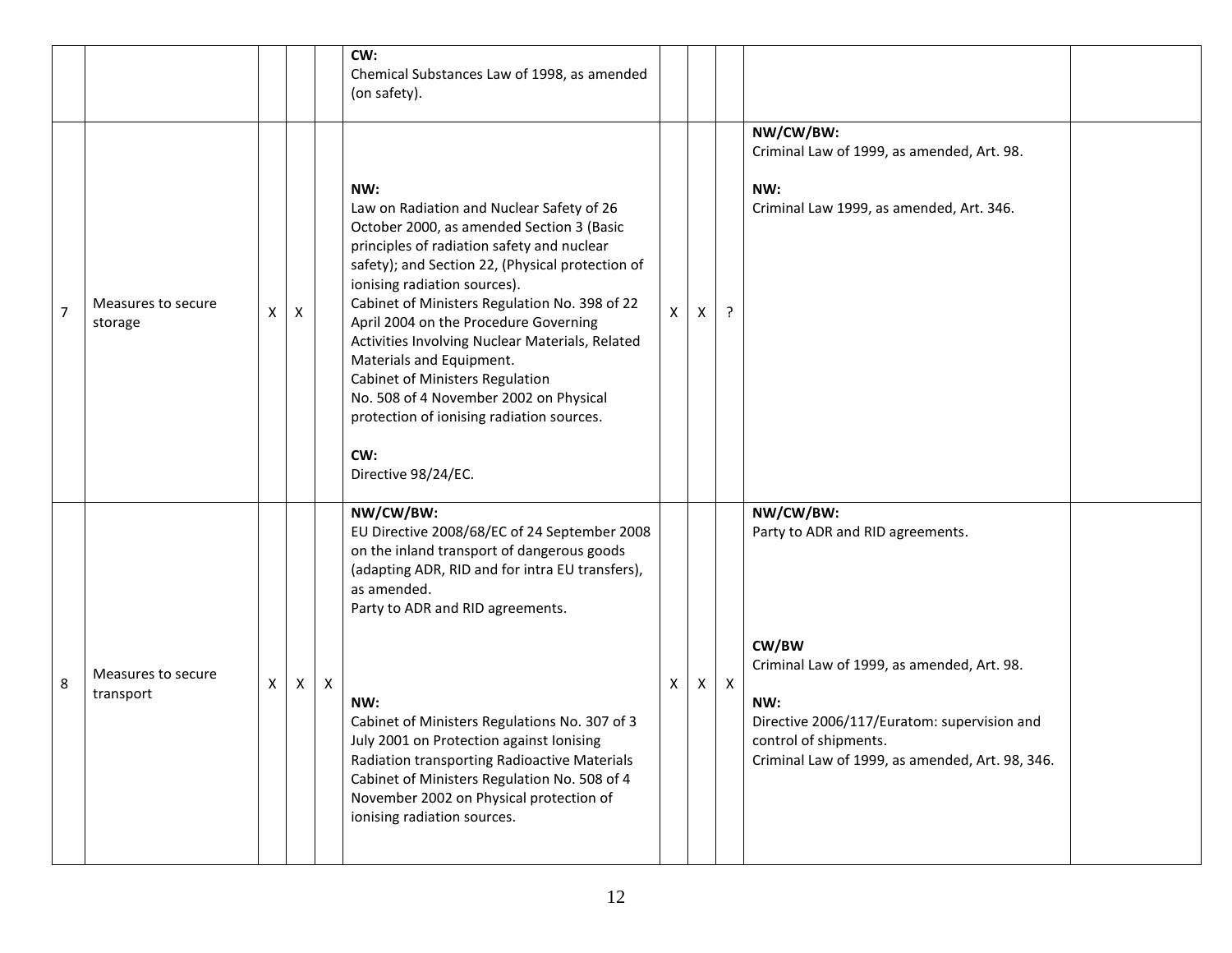| 9  | Physical protection<br>measures | Χ | X | NW:<br>Cabinet of Ministers Regulation No. 508 of 4<br>November 2002 on Physical Protection<br>Requirements for Sources of Ionizing Radiation.<br>BW:<br>Directive 2000/54/EC. | $\mathcal{L}$ | $\overline{z}$ | $\overline{a}$ | NW/CW/BW:<br>Section 87 No 1. of the Latvian Administrative<br>Violations Code (violation of storage, leaving<br>without supervision in vehicle). |
|----|---------------------------------|---|---|--------------------------------------------------------------------------------------------------------------------------------------------------------------------------------|---------------|----------------|----------------|---------------------------------------------------------------------------------------------------------------------------------------------------|
| 10 | <b>Personnel Reliability</b>    | ? |   | NW:<br>The Cabinet Regulations of Ministers<br>Regulation No.508 of 4 November 2002 on<br>Physical protection of ionising radiation<br>sources (paragraphs 24, 25, 26).        | ာ             | $\overline{?}$ | P.             | NW/CW/BW:<br>Section 87. <sup>1</sup> of the Latvian Administrative<br>Violations Code.                                                           |

2. Related materials: materials, equipment and technology covered by relevant multilateral treaties and arrangements, or included on national control lists, which could be used for the design, development, production or use of nuclear, chemical and biological weapons and their means of delivery.

\* Information required in this section may also be available in the State's Confidence Building Measures report, if submitted to the BWC Implementation Support Unit (online at: [http://www.unog.ch/80256EE600585943/\(httpPages\)/4FA4DA37A55C7966C12575780055D9E8?OpenDocument\)](http://www.unog.ch/80256EE600585943/(httpPages)/4FA4DA37A55C7966C12575780055D9E8?OpenDocument)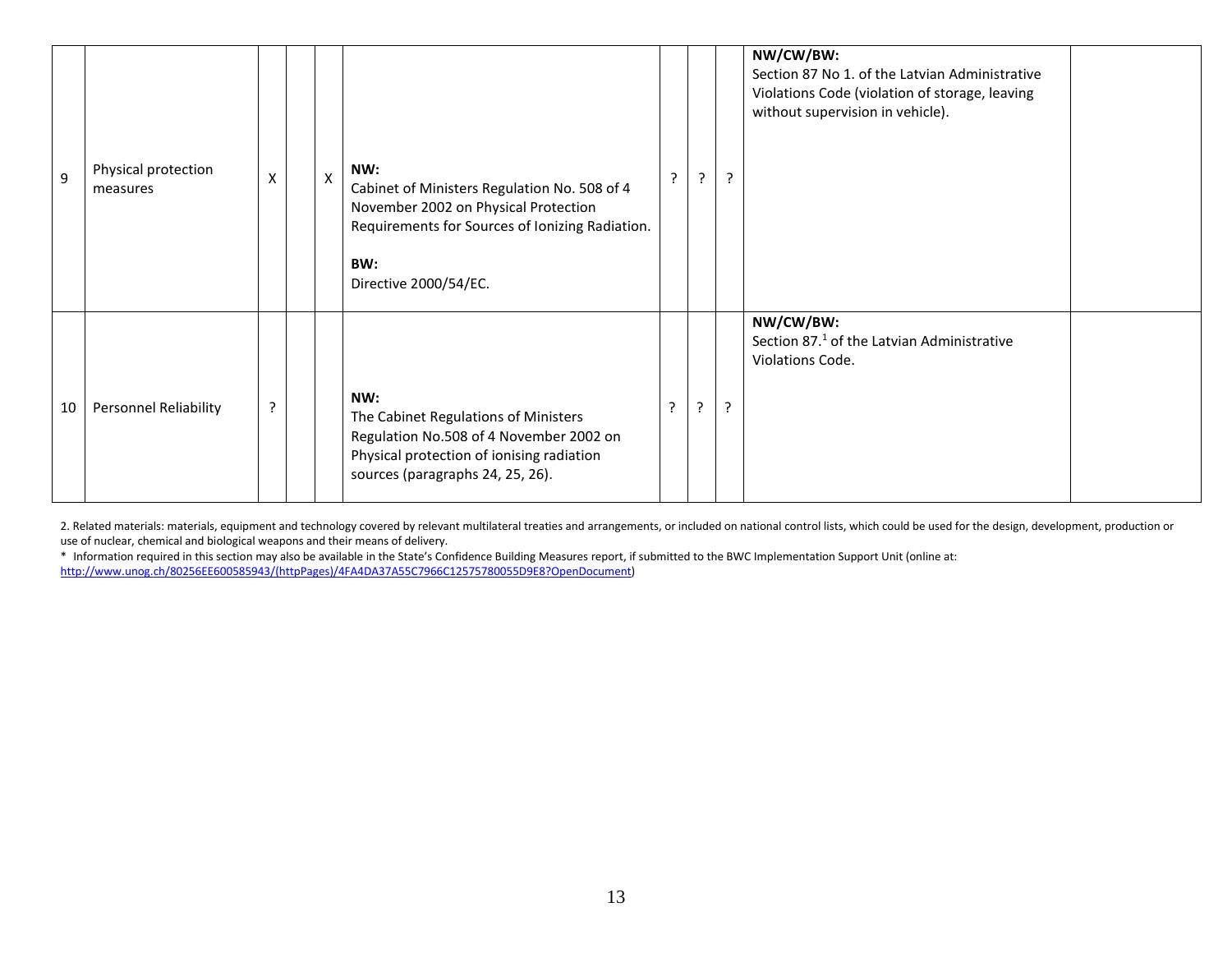#### **IV. OP 3 (a) and (b) - Account for/Secure/Physically protect NW including Related Materials (NW specific)**

|              | <b>Measures to establish</b><br>domestic controls to prevent<br>the proliferation of NW, and<br>their means of delivery;<br>controls over related<br>materials    | <b>Source document</b>                                                                                                                                 |  |  |  |  |  |  |  |
|--------------|-------------------------------------------------------------------------------------------------------------------------------------------------------------------|--------------------------------------------------------------------------------------------------------------------------------------------------------|--|--|--|--|--|--|--|
| $\mathbf{1}$ | National regulatory<br>authority                                                                                                                                  | INFCIRC/193.<br>Law on Radiation Safety and Nuclear Safety.                                                                                            |  |  |  |  |  |  |  |
| 2            | Licensing of nuclear<br>installations/entities/<br>use of materials                                                                                               | Cabinet of Ministers Regulation No. 752 of 22 December 2015 Procedures for Licensing and Registering Activities with<br>Sources of Ionising Radiation. |  |  |  |  |  |  |  |
| 3            | IAEA Safeguards<br>Agreements                                                                                                                                     | INFCIRC/193.<br>Additional Protocol in force 12 July 2001.                                                                                             |  |  |  |  |  |  |  |
| 4            | IAEA Code of Conduct<br>on Safety and Security<br>of Radioactive Sources                                                                                          | Expressed support.                                                                                                                                     |  |  |  |  |  |  |  |
| 5            | Supplementary<br>Guidance on the Import<br>and Export of<br>Radioactive Sources of<br>the Code of Conduct on<br>the Safety and Security<br>of Radioactive Sources | Expressed support.                                                                                                                                     |  |  |  |  |  |  |  |
| 6            | IAEA Incident and<br><b>Trafficking Database</b>                                                                                                                  | Participates.                                                                                                                                          |  |  |  |  |  |  |  |
| 7            | <b>Integrated Nuclear</b><br>Security Support Plan<br>(INSSP) / International<br><b>Physical Protection</b><br><b>Advisory Service (IPPAS)</b>                    |                                                                                                                                                        |  |  |  |  |  |  |  |
| 8            | Applying the physical<br>protection<br>recommendations in<br>INFCIRC/225/Rev.5                                                                                    | The Cabinet Regulations of Ministers Regulation No. 508 of 4 November 2002 on Physical protection of ionising radiation<br>sources.                    |  |  |  |  |  |  |  |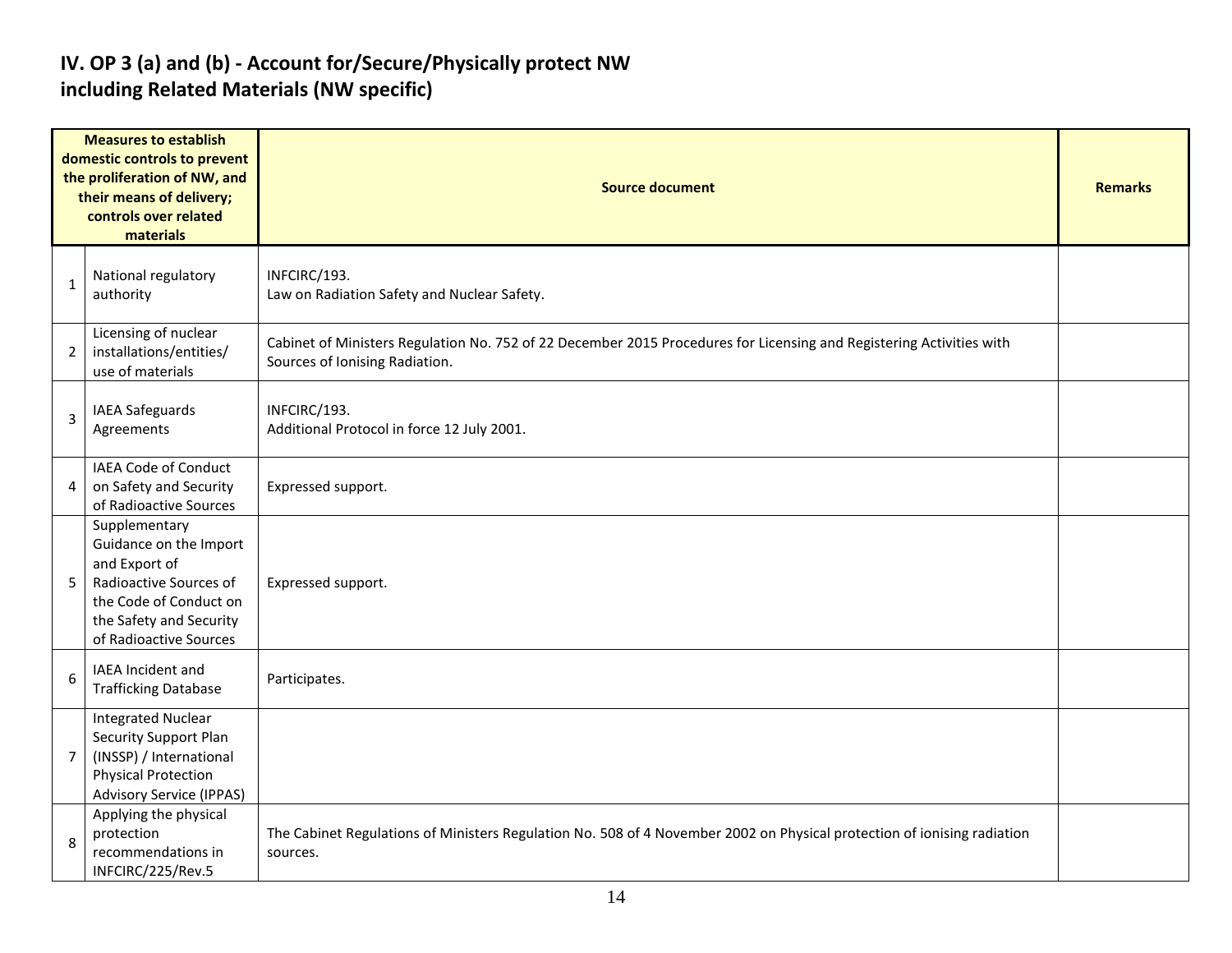|    | Other Agreements<br>related to IAEA                                                       | Convention on Early Notification of a Nuclear Accident, deposit 28 December 1992.<br>Vienna Convention on Civil Liability for Nuclear Damage, in force since 15 June 1995.<br>Protocol to Amend the Vienna Convention on Civil Liability for Nuclear Damage (28 June 2001).<br>Joint Protocol relating to the Application on the Vienna Convention and the Paris Convention (26 November 1994).<br>Convention on Assistance in the Case of a Nuclear Accident or Radiological Emergency, deposit 28 December 1992.<br>Convention on Nuclear Safety, deposit 25 October 1996.<br>Joint Convention on the Safety of Spent Fuel Management and on the Safety of Radioactive Waste Management, deposit<br>27 March 2000. |  |
|----|-------------------------------------------------------------------------------------------|----------------------------------------------------------------------------------------------------------------------------------------------------------------------------------------------------------------------------------------------------------------------------------------------------------------------------------------------------------------------------------------------------------------------------------------------------------------------------------------------------------------------------------------------------------------------------------------------------------------------------------------------------------------------------------------------------------------------|--|
| 10 | National legislation and<br>regulations related to<br>nuclear material<br>including CPPNM | The Cabinet Regulations of Ministers Regulation No. 508 of 4 November 2002 on Physical protection of ionising radiation<br>sources                                                                                                                                                                                                                                                                                                                                                                                                                                                                                                                                                                                   |  |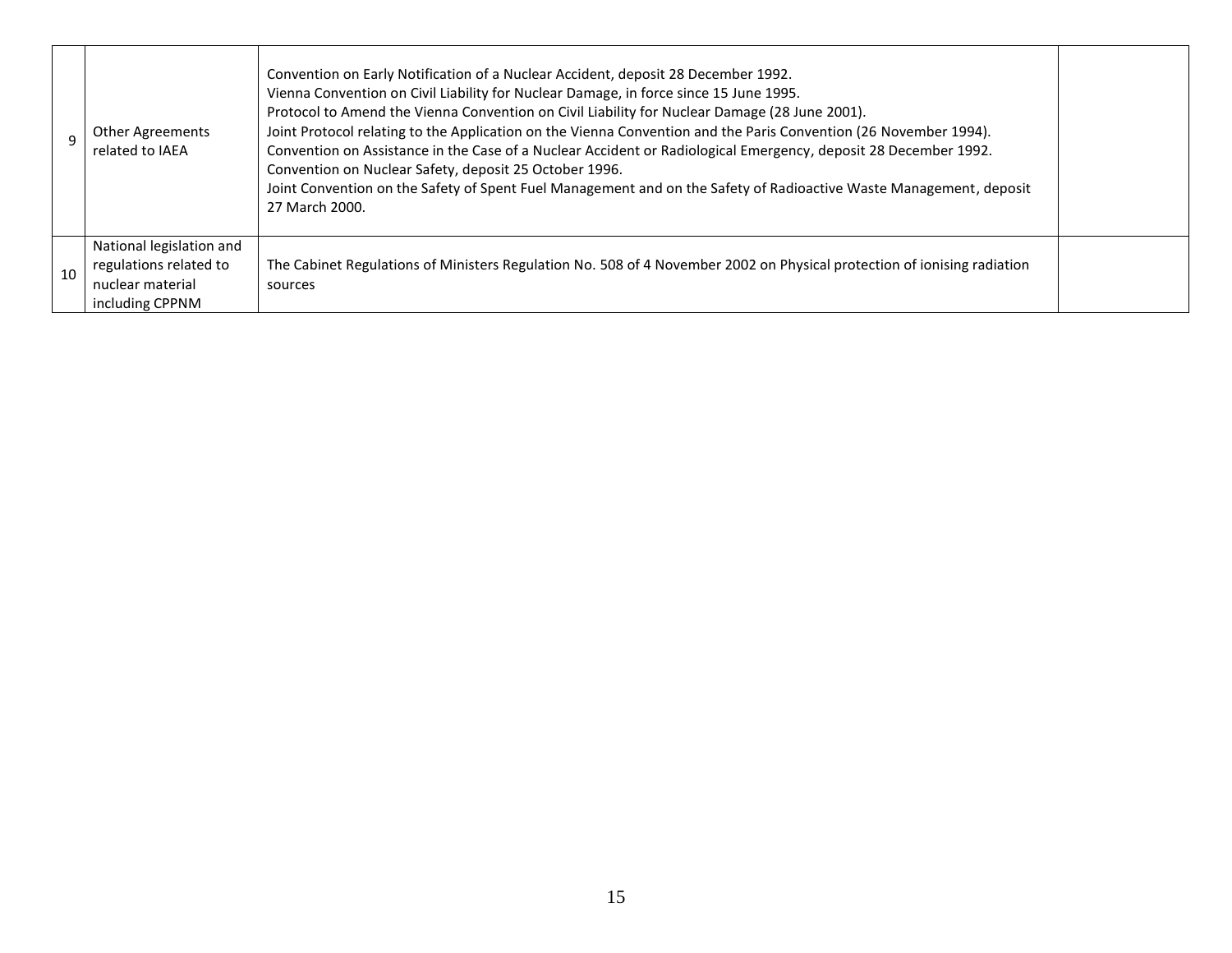#### **V. OP 3 (a) and (b) - Account for/Secure/Physically protect CW including Related Materials (CW specific)**

|   | <b>Measures to establish</b><br>domestic controls to prevent<br>the proliferation of CW, and<br>their means of delivery;<br>controls over related<br>materials | Source document                                                                                                                                                                                                                                                                                                                                                                      | <b>Remarks</b> |
|---|----------------------------------------------------------------------------------------------------------------------------------------------------------------|--------------------------------------------------------------------------------------------------------------------------------------------------------------------------------------------------------------------------------------------------------------------------------------------------------------------------------------------------------------------------------------|----------------|
|   | National CWC authority                                                                                                                                         | Law on the ratification Convention on the Prohibition of the Development, Production, Stockpiling and Use of Chemical<br>Weapons and their Destruction, 28 June 2007.                                                                                                                                                                                                                |                |
| 2 | Licensing/registration of<br>installations/facilities/<br>persons/entities/use/<br>handling of related<br>materials                                            | Law on the ratification Convention on the Prohibition of the Development, Production, Stockpiling and Use of Chemical<br>Weapons and their Destruction, 28 June 2007.<br>Cabinet of Ministers Regulation No. 657 on order of issuing licences and other documents related to the circulation of<br>strategic goods, of 20 July 2010.<br>Chemical Substances Law of 1998, as amended. |                |
| 3 | Old or abandoned<br>chemical weapons                                                                                                                           | Declaration on old chemical weapons produced before 1925 that have been found in the territory of Latvia; submitted to<br>Organisation for the Prohibition of Chemical Weapons on 27 April 2018 (quantity - 8 projectiles).                                                                                                                                                          |                |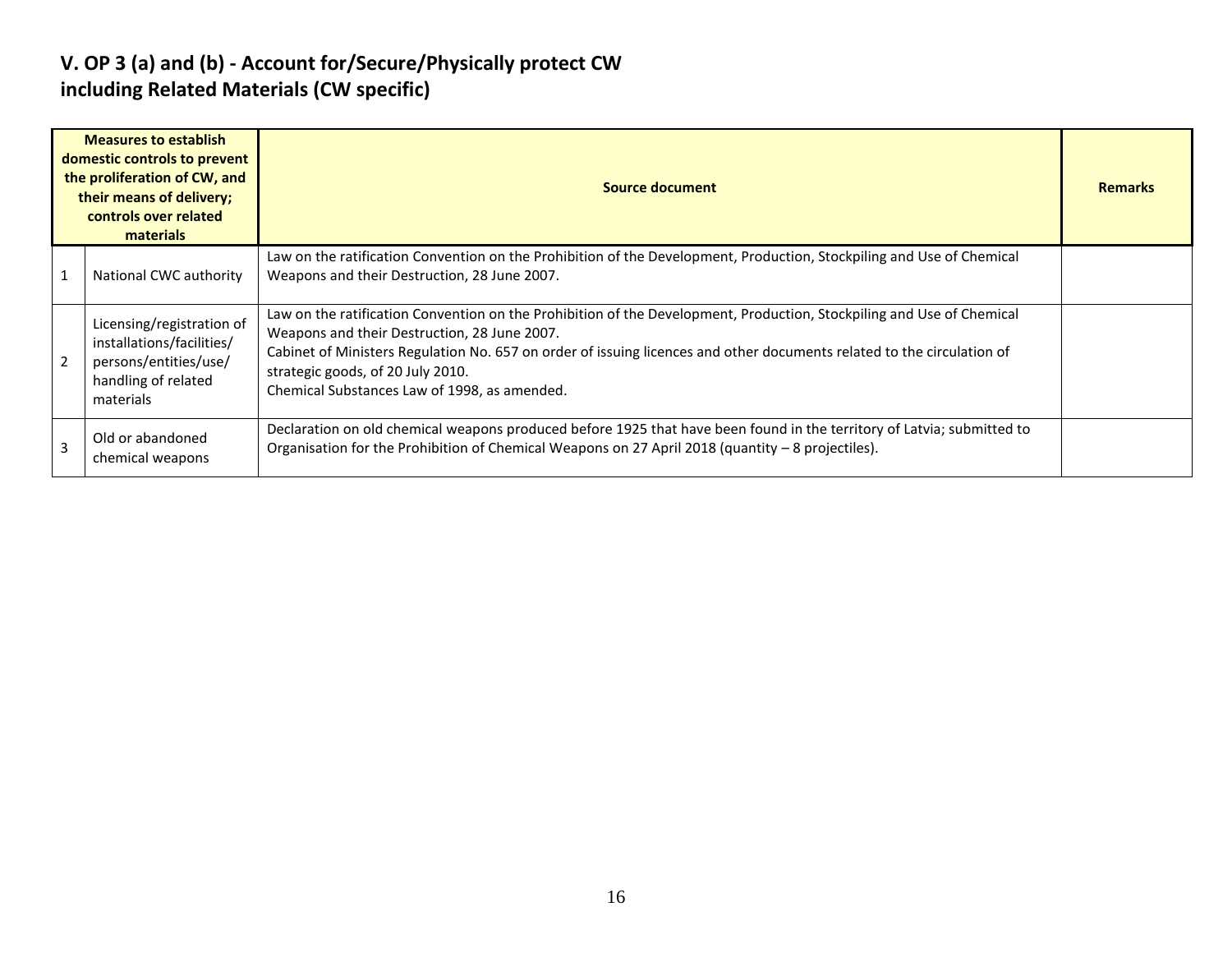#### **VI. OP 3 (a) and (b) - Account for/Secure/Physically protect BW including Related Materials (BW specific)**

| <b>Measures to establish</b><br>domestic controls to prevent<br>the proliferation of BW, their<br>means of delivery; controls<br>over related materials |                                                                                                          | Source document | <b>Remarks</b> |
|---------------------------------------------------------------------------------------------------------------------------------------------------------|----------------------------------------------------------------------------------------------------------|-----------------|----------------|
|                                                                                                                                                         | Licensing/registration of<br>installations/facilities/<br>persons/entities/use/<br>handling of materials |                 |                |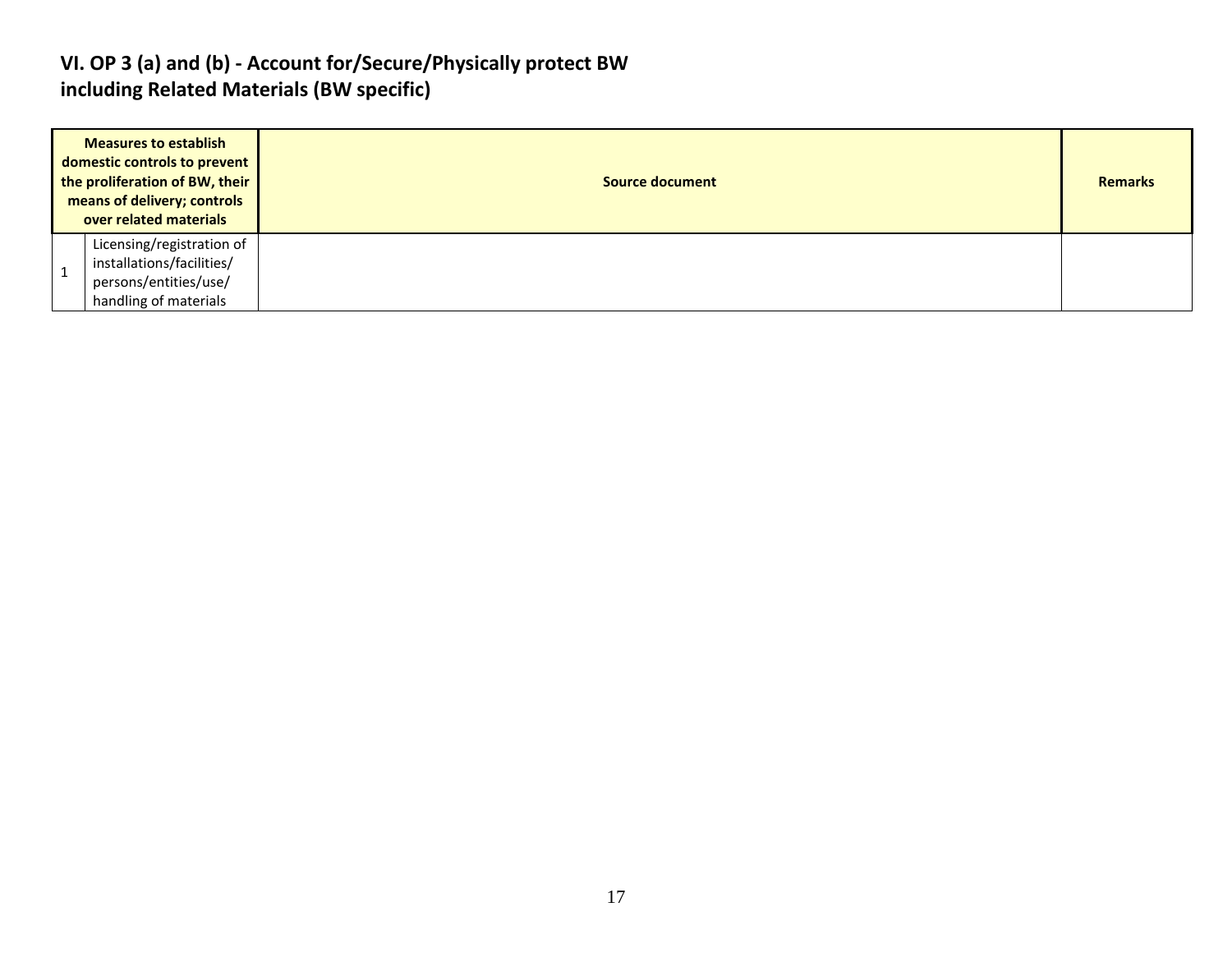# **VII. OP 3 (c) and (d) and related matters from OP 6 - Controls of NW,**

### **CW and BW, including Related Materials**

| <b>Border controls and export</b><br>and trans-shipment controls<br>to prevent the proliferation<br>of nuclear, chemical and<br>biological weapons and their<br>means of delivery including<br>related materials |                                                                                   | <b>National legal framework</b> |                            |              |                                                                                                                                                                                                                                                                                                                                                                                                                                                                                                                                                                                                                                                                                                                                                                |              |                  | <b>Enforcement and civil/criminal penalties</b> |                                                                                                                                                                                       |                |
|------------------------------------------------------------------------------------------------------------------------------------------------------------------------------------------------------------------|-----------------------------------------------------------------------------------|---------------------------------|----------------------------|--------------|----------------------------------------------------------------------------------------------------------------------------------------------------------------------------------------------------------------------------------------------------------------------------------------------------------------------------------------------------------------------------------------------------------------------------------------------------------------------------------------------------------------------------------------------------------------------------------------------------------------------------------------------------------------------------------------------------------------------------------------------------------------|--------------|------------------|-------------------------------------------------|---------------------------------------------------------------------------------------------------------------------------------------------------------------------------------------|----------------|
|                                                                                                                                                                                                                  |                                                                                   | N<br>W                          | $X$ /?<br>B<br>C<br>W<br>W |              | <b>Source document</b>                                                                                                                                                                                                                                                                                                                                                                                                                                                                                                                                                                                                                                                                                                                                         |              | $X$ /?<br>C<br>W | B<br>W                                          | <b>Source document</b>                                                                                                                                                                | <b>Remarks</b> |
| $\mathbf{1}$                                                                                                                                                                                                     | Border control to<br>detect, deter, prevent<br>and combat illicit<br>trafficking  | X                               | X                          | $\mathsf{X}$ | NW/CW/BW:<br>Council Regulation (EU) No. 952/2013 (Union<br>Customs Code), as amended, especially Art.<br>264 and 267.<br>Regulation (EC) No 1889/2005 of the European<br>Parliament and of the Council of 26 October<br>2005 on controls of cash entering or leaving<br>the Community.<br>Border Guard Law, 1997.<br>Customs Law (last amendment 2002), Section 2<br>(Restrictions Regarding the Movement of<br>Goods across the Customs Border).<br>Cabinet Regulation No. 535 of 22 September<br>2015 Procedures for Performing the<br>Radiometric Control of Goods, Luggage,<br>Persons and Vehicles at the Border Crossing<br>Points, and the Requirements for Training of<br>the Persons Involved in Radiometric Control in<br>Radiation Safety Matters. | $\mathsf{x}$ | X                | X                                               | NW/CW/BW:<br>Criminal Law, Article 190, Clause 3.                                                                                                                                     |                |
| $\overline{2}$                                                                                                                                                                                                   | Law enforcement to<br>detect, deter, prevent<br>and combat illicit<br>trafficking | X                               | X                          | $\mathsf{X}$ | NW/CW/BW:<br>Customs Law, as amended.<br>Council Regulation (EU) No. 952/2013 (Union<br>Customs Code), as amended; especially Art.<br>198.<br>NW:<br>Border Guard Law, 1997.<br>Law on Radiation Safety and Nuclear Safety.<br>The Cabinet Regulations of Ministers<br>Regulation No.508 of 4 November 2002 on                                                                                                                                                                                                                                                                                                                                                                                                                                                 | X            | X                | $\boldsymbol{\mathsf{X}}$                       | NW/CW/BW:<br>State Revenue Service - Customs Authority.<br>NW:<br>Criminal Law of 1999, Art. 73 and 98.<br>Section 87. <sup>1</sup> of the Latvian Administrative<br>Violations Code. |                |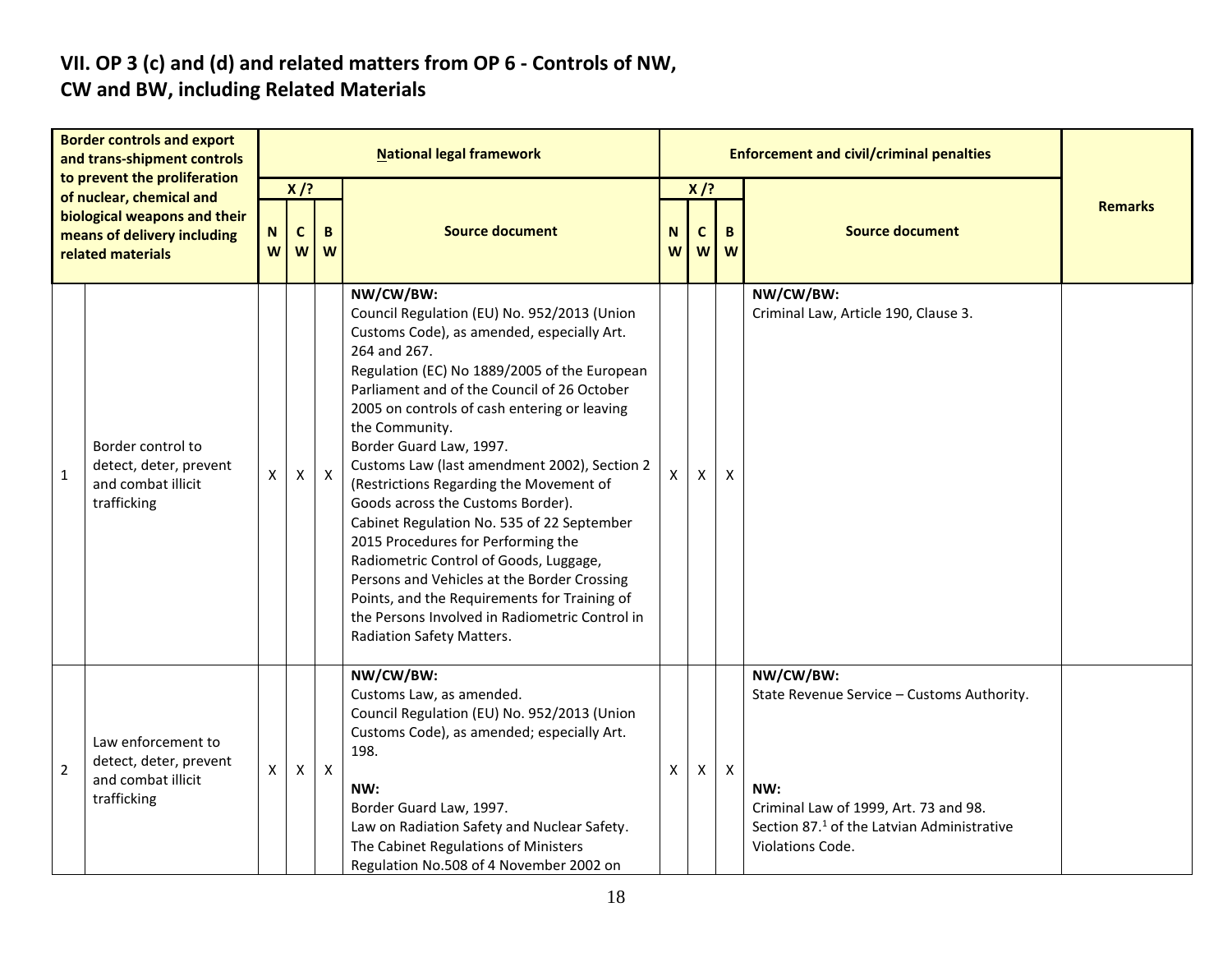|   |                                        |   |    |              | Physical protection of ionising radiation<br>sources.<br>Cabinet Regulation No. 535 of 22 September<br>2015 Procedures for Performing the<br>Radiometric Control of Goods, Luggage,<br>Persons and Vehicles at the Border Crossing<br>Points, and the Requirements for Training of<br>the Persons Involved in Radiometric Control in<br>Radiation Safety Matters.<br>CW:<br>Law on the ratification Convention on the<br>Prohibition of the Development, Production,<br>Stockpiling and Use of Chemical Weapons and<br>their Destruction, 28 June 2007. |                           |    |              | CW:<br>Criminal Law, Art. 73, 98, 100.                                                                                                                                                                                                                                                                                                                      |
|---|----------------------------------------|---|----|--------------|---------------------------------------------------------------------------------------------------------------------------------------------------------------------------------------------------------------------------------------------------------------------------------------------------------------------------------------------------------------------------------------------------------------------------------------------------------------------------------------------------------------------------------------------------------|---------------------------|----|--------------|-------------------------------------------------------------------------------------------------------------------------------------------------------------------------------------------------------------------------------------------------------------------------------------------------------------------------------------------------------------|
| 3 | Border control detection<br>measures   | X | X  | $\pmb{\chi}$ | NW/CW/BW:<br>Union Customs Code, as amended, Art. 4, 13,<br>15, title IX.<br>Law of the State Border of Latvia, 2012.<br>Cabinet Regulation No. 535 of 22 September<br>2015 Procedures for Performing the<br>Radiometric Control of Goods, Luggage,<br>Persons and Vehicles at the Border Crossing<br>Points, and the Requirements for Training of<br>the Persons Involved in Radiometric Control in<br>Radiation Safety Matters.                                                                                                                       | $\boldsymbol{\mathsf{x}}$ | X  | X            | NW/CW/BW:<br>Union Customs Code, as amended, Art. 22.<br>Criminal Law, Art 190 No 1.                                                                                                                                                                                                                                                                        |
| 4 | Control of brokering                   | X | X  | $\mathsf{X}$ | NW/CW/BW:<br>Council regulation (EC) n. 428/2009 of 5 May<br>2009 setting up a Community regime for the<br>control of exports, transfer, brokering and<br>transit of dual-use items, as amended, Art. 5.<br>Law on Circulation of Goods of Strategic<br>Significance of 19 July 2007, as amended.                                                                                                                                                                                                                                                       | $\mathsf{X}$              | X. | $\mathsf{X}$ | NW/CW/BW:<br>Council regulation (EC) n. 428/2009 of 5 May<br>2009 setting up a Community regime for the<br>control of exports, transfer, brokering and<br>transit of dual-use items (Each Member State<br>should determine effective, proportionate and<br>dissuasive penalties applicable in the event of<br>breach of the provisions of this Regulation). |
| 5 | Export control<br>legislation in place | X | X. | X            | NW/CW/BW:<br>Council regulation (EC) n. 428/2009 of 5 May<br>2009, as amended.<br>Law on the Circulation of Strategic Goods, as<br>amended.                                                                                                                                                                                                                                                                                                                                                                                                             | $\mathsf{X}$              | X. | $\mathsf{X}$ | NW/CW/BW:<br>Criminal Code, Art. 98 (moving  radioactive or<br>hazardous substances, goods of strategic<br>importance or other valuable property, across<br>the border).<br>Criminal Code, Art. 73 (WMD violation).<br>Criminal Code, Art. 84 (Sanctions violation).                                                                                        |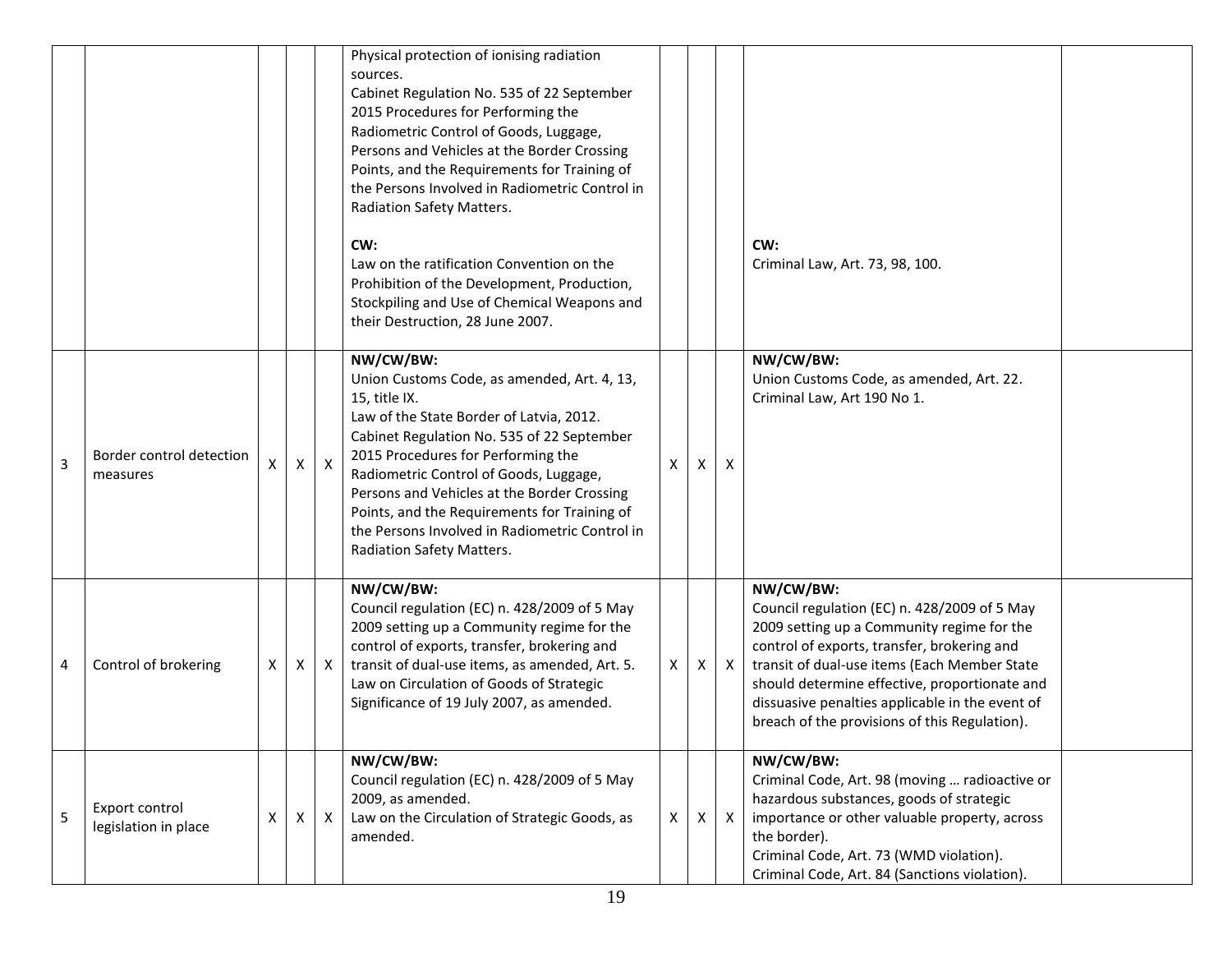|                |                                                            |                           |              |              |                                                                                                                                                                                                                                                                                                                                                                                                                                                                                                                                                                                  |              |   |                           | Criminal Code, Art. 1901 (firearms, munition,<br>explosives violation).<br>Criminal Code, Art. 237 No 1 (Violation of<br>circulation of strategic goods).<br>Administrative Violations Code, Arts. 179.1 and<br>201.10.                                                                                                                                                                                                                                                                        |
|----------------|------------------------------------------------------------|---------------------------|--------------|--------------|----------------------------------------------------------------------------------------------------------------------------------------------------------------------------------------------------------------------------------------------------------------------------------------------------------------------------------------------------------------------------------------------------------------------------------------------------------------------------------------------------------------------------------------------------------------------------------|--------------|---|---------------------------|------------------------------------------------------------------------------------------------------------------------------------------------------------------------------------------------------------------------------------------------------------------------------------------------------------------------------------------------------------------------------------------------------------------------------------------------------------------------------------------------|
| 6              | Licensing provisions and<br>Authority                      | X                         | X            | $\mathsf{X}$ | NW/CW/BW:<br>Council regulation (EC) n. 428/2009 of 5 May<br>2009, as amended, Art. 3, 4, 5, Chap. III; Art. 9;<br>(intra-Community transfers do not require an<br>authorisation, except for items listed in Annex<br>IV, Art. 22), Annexes IIa to IIf.<br>Cabinet of Ministers Regulation No. 657 on<br>order of issuing licences and other documents<br>related to the circulation of strategic goods, of<br>20 July 2010.<br>Law on the Circulation of Strategic Goods, as<br>amended, section 3.<br>Ministry of Foreign Affairs, Strategic Goods<br>Export Control Division. | X.           | X | $\mathsf{X}$              | NW/CW/BW:<br>Criminal Code, Art. 98 (moving  radioactive or<br>hazardous substances, goods of strategic<br>importance or other valuable property, across<br>the border).<br>Criminal Code, Art. 73 (WMD violation).<br>Criminal Code, Art. 84 (Sanctions violation).<br>Criminal Code, Art. 1901 (firearms, munition,<br>explosives violation).<br>Criminal Code, Art. 237 No 1 (Violation of<br>circulation of strategic goods).<br>Administrative Violations Code, Art. 179.1 and<br>201.10. |
| $\overline{7}$ | Control lists of<br>materials, equipment<br>and technology | Χ                         | X            | $\mathsf{X}$ | NW/CW/BW:<br>Council regulation (EC) n. 428/2009 of 5 May<br>2009, as amended Art. 2: "dual-use items' shall<br>mean items, including software and<br>technology" and Annex I.<br>Cabinet of Ministers Regulations on National<br>List of Goods and Services of Strategic<br>Significance, of 25 September 2007.                                                                                                                                                                                                                                                                 | X            | X | $\boldsymbol{X}$          | NW/CW/BW:<br>Council regulation (EC) n. 428/2009 of 5 May<br>2009 setting up a Community regime for the<br>control of exports, transfer, brokering and<br>transit of dual-use items, Annex I.<br>Criminal Code, Article 98, 190 No 1.<br>Criminal Code, Art. 237 No 1 (Violation of<br>circulation of strategic goods).                                                                                                                                                                        |
| 8              | Intangible technology<br>transfers                         | $\boldsymbol{\mathsf{X}}$ | $\mathsf{X}$ | $\mathsf{X}$ | NW/CW/BW:<br>Council regulation (EC) n. 428/2009 of 5 May<br>2009, as amended, Art. 2.<br>Law on the Circulation of Goods of Strategic<br>Significance, as amended, section 1.                                                                                                                                                                                                                                                                                                                                                                                                   | Χ            | Χ | $\boldsymbol{\mathsf{X}}$ | NW/CW/BW:<br>Administrative Violations Code, Arts. 179.1<br>Criminal Code, Art. 237 No 1 (Violation of<br>circulation of strategic goods).                                                                                                                                                                                                                                                                                                                                                     |
| 9              | Inclusion of means of<br>delivery                          | X                         | X            | $\mathsf{X}$ | NW/CW/BW:<br>Council regulation (EC) n. 428/2009 of 5 May<br>2009, Annex I.<br>Law on the Circulation of Goods of Strategic<br>Significance, as amended.                                                                                                                                                                                                                                                                                                                                                                                                                         | $\mathsf{x}$ | X | $\mathsf{X}$              | NW/CW/BW:<br>Council regulation (EC) n. 428/2009 of 5 May<br>2009, Annex I.<br>Law on the Circulation of Goods of Strategic<br>Significance.<br>Criminal Code, Art. 237 No 1 (Violation of<br>circulation of strategic goods).                                                                                                                                                                                                                                                                 |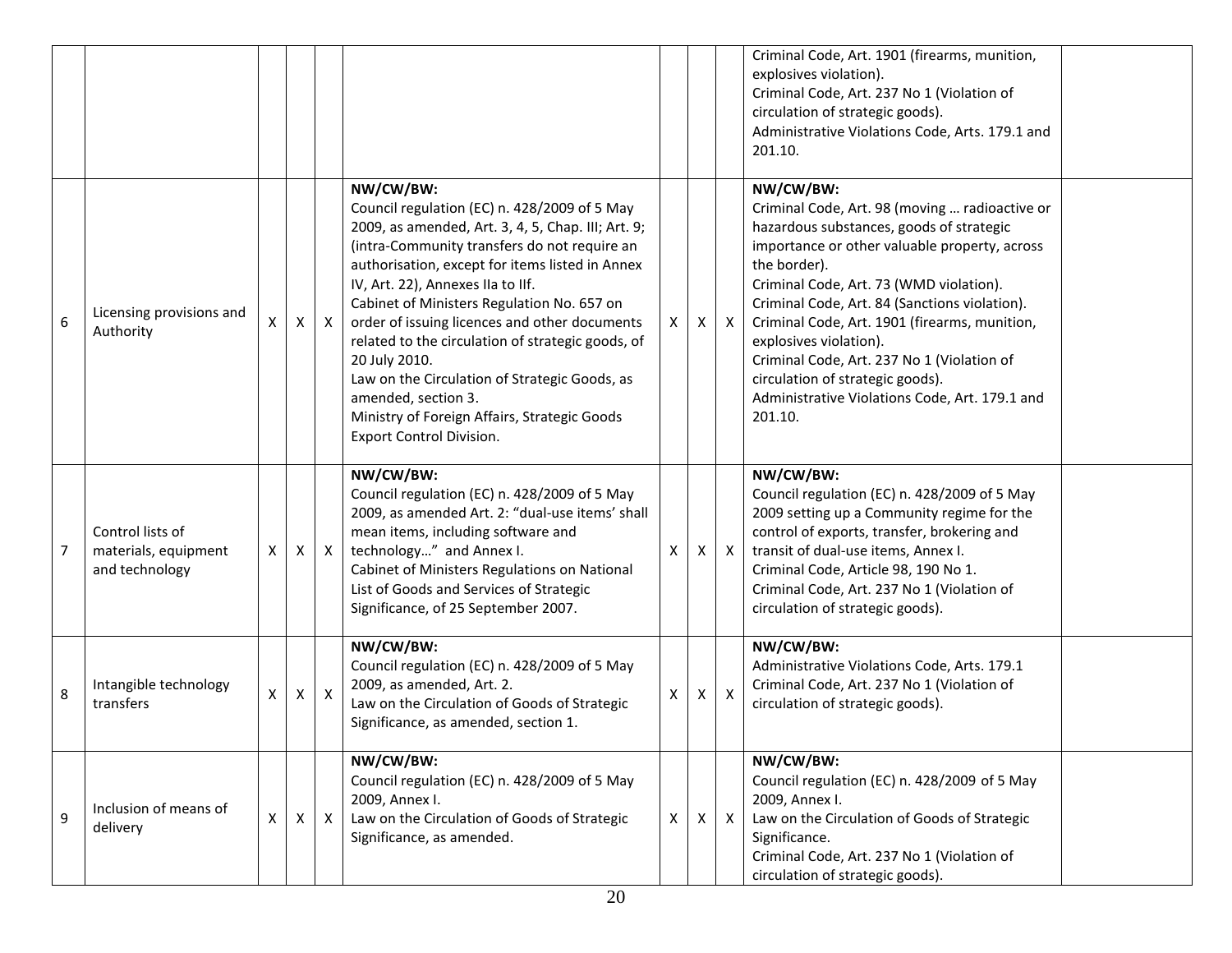| 10 | End-user controls      | X | $\pmb{\times}$ | $\mathsf{X}$ | NW/CW/BW:<br>Council regulation (EC) n. 428/2009 of 5 May<br>2009, as amended, Art. 12.<br>Law on the Circulation of Goods of Strategic<br>Significance, as amended, section 9.                                                                                                                                                           | X            | X            | $\mathsf{X}$              | NW/CW/BW:<br>Law on Circulation of Goods of Strategic<br>Significance.<br>Criminal Code, Art. 237 No 1 (Violation of<br>circulation of strategic goods).                                                                         |  |
|----|------------------------|---|----------------|--------------|-------------------------------------------------------------------------------------------------------------------------------------------------------------------------------------------------------------------------------------------------------------------------------------------------------------------------------------------|--------------|--------------|---------------------------|----------------------------------------------------------------------------------------------------------------------------------------------------------------------------------------------------------------------------------|--|
| 11 | Catch all clause       | X | X              | $\mathsf{x}$ | NW/CW/BW:<br>Council regulation (EC) n. 428/2009 of 5 May<br>2009, as amended, Art. 4<br>Law on the Circulation of Goods of Strategic<br>Significance, as amended, section 17.                                                                                                                                                            | $\mathsf{x}$ | X.           | $\mathsf{X}$              | NW/CW/BW:<br>Council regulation (EC) n. 428/2009 of 5 May<br>2009, as amended<br>Law on the Circulation of Goods of Strategic<br>Significance.<br>Criminal Code, Art. 237 No 1 (Violation of<br>circulation of strategic goods). |  |
| 12 | Transit control        | X | Χ              | $\mathsf{X}$ | NW/CW/BW:<br>Council regulation (EC) n. 428/2009 of 5 May<br>2009, as amended, Art. 6<br>Council Regulation (EU) No. 952/2013 (Union<br>Customs Code), as amended; especially Art. 5,<br>141, 158, 210, chapter on transit, Art. 226, 233.<br>Law on the Circulation of Goods of Strategic<br>Significance, as amended, section 3 para 2. | X.           | X            | $\boldsymbol{\mathsf{X}}$ | NW/CW/BW:<br>Law on the Circulation of Goods of Strategic<br>Significance.<br>Administrative Violations Code, Art. 179.1 and<br>201.10.                                                                                          |  |
| 13 | Trans-shipment control | X | $\mathsf{X}$   | $\mathsf{X}$ | NW/CW/BW:<br>Council regulation (EC) n. 428/2009 of 5 May<br>2009, as amended (would be handled either as<br>an "export" or a "transit" as defined by the<br>Regulation).<br>Council Regulation (EU) No. 952/2013 (Union<br>Customs Code), as amended.<br>Law on the Circulation of Goods of Strategic<br>Significance.                   | $\mathsf{x}$ | $\mathsf{x}$ | $\mathsf{x}$              | NW/CW/BW:<br>Administrative Violations Code, Art. 181, 183<br>and 201.<br>Criminal Code, Art. 237 No 1 (Violation of<br>circulation of strategic goods).                                                                         |  |
| 14 | Re-export control      | X | X              | $\mathsf{X}$ | NW/CW/BW:<br>Council regulation (EC) n. 428/2009 of 5 May<br>2009, as amended, Art. 2 (defines "re-export"<br>as an "export" for the purposes of the<br>Regulation).<br>Union Customs Code, as amended, Art. 270                                                                                                                          | X            | X            | $\mathsf{X}$              | NW/CW/BW:<br>Law on the Circulation of Goods of Strategic<br>Significance.<br>Administrative Violations Code, Art. 179.1 and<br>201.10.                                                                                          |  |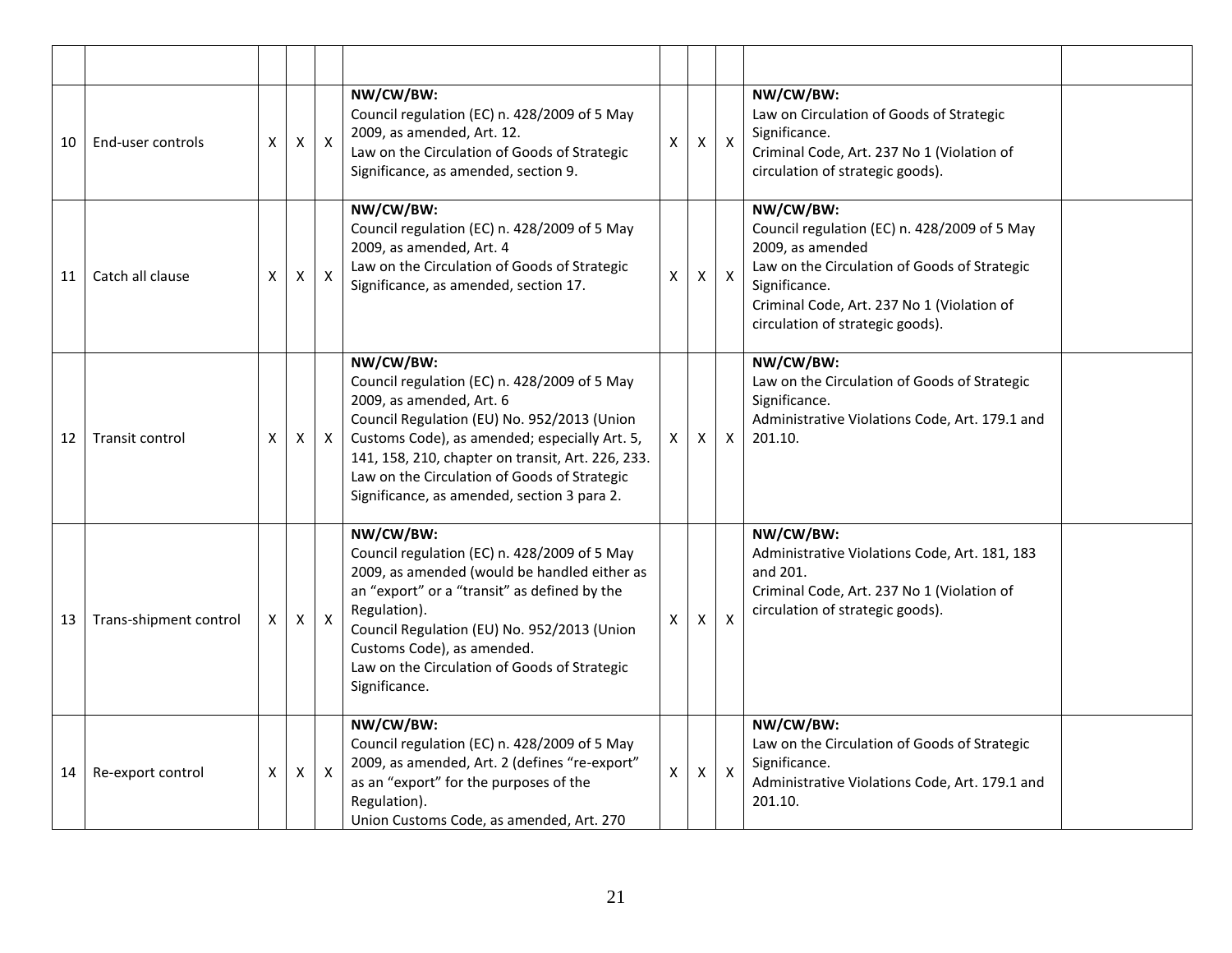|    |                                                                                                                                        |   |   |              | setting up a Community regime for the control<br>of exports, transfer, brokering and transit of<br>dual-use items.<br>Law on Circulation of Goods of Strategic<br>Significance.                                                                                                                                                                                                                    |   |   |              |                                                                                                                                                                                                                                                                                                                                                                    |  |
|----|----------------------------------------------------------------------------------------------------------------------------------------|---|---|--------------|----------------------------------------------------------------------------------------------------------------------------------------------------------------------------------------------------------------------------------------------------------------------------------------------------------------------------------------------------------------------------------------------------|---|---|--------------|--------------------------------------------------------------------------------------------------------------------------------------------------------------------------------------------------------------------------------------------------------------------------------------------------------------------------------------------------------------------|--|
| 15 | Control over financing of<br>exports/transhipments<br>that would contribute to<br>proliferation                                        | X | X | $\mathsf{X}$ | NW/CW/BW:<br>Law on the Prevention of Money Laundering<br>and Terrorism and Proliferation Financing<br>Directive (EU) 2015/849 of the European<br>Parliament and of the Council of 20 May 2015<br>on the prevention of the use of the financial<br>system for the purposes of money laundering<br>or terrorist financing, Latvian Transition Acts<br>hereto                                        | X | x | $\mathsf{X}$ | NW/CW/BW:<br>Criminal Law, Article 73. <sup>1</sup> (financing) and<br>Article 84 (violation of sanctions)<br>Directive (EU) 2015/849 of the European<br>Parliament and of the Council of 20 May 2015<br>on the prevention of the use of the financial<br>system for the purposes of money laundering<br>or terrorist financing, Latvian Transition Acts<br>hereto |  |
| 16 | Control over services<br>related to exports/<br>transhipments that<br>would contribute to<br>proliferation including<br>transportation | ς | ? | $\cdot$      | NW/CW/BW:<br>Law on Circulation of Goods of Strategic<br>Significance of 19 July 2007.<br>Cabinet Regulation No. 535 of 22 September<br>2015 Procedures for Performing the<br>Radiometric Control of Goods, Luggage,<br>Persons and Vehicles at the Border Crossing<br>Points, and the Requirements for Training of<br>the Persons Involved in Radiometric Control in<br>Radiation Safety Matters. | ? | ? | <sup>?</sup> | NW/CW/BW:<br>Section 87. <sup>1</sup> of the Latvian Administrative<br>Violations Code.                                                                                                                                                                                                                                                                            |  |